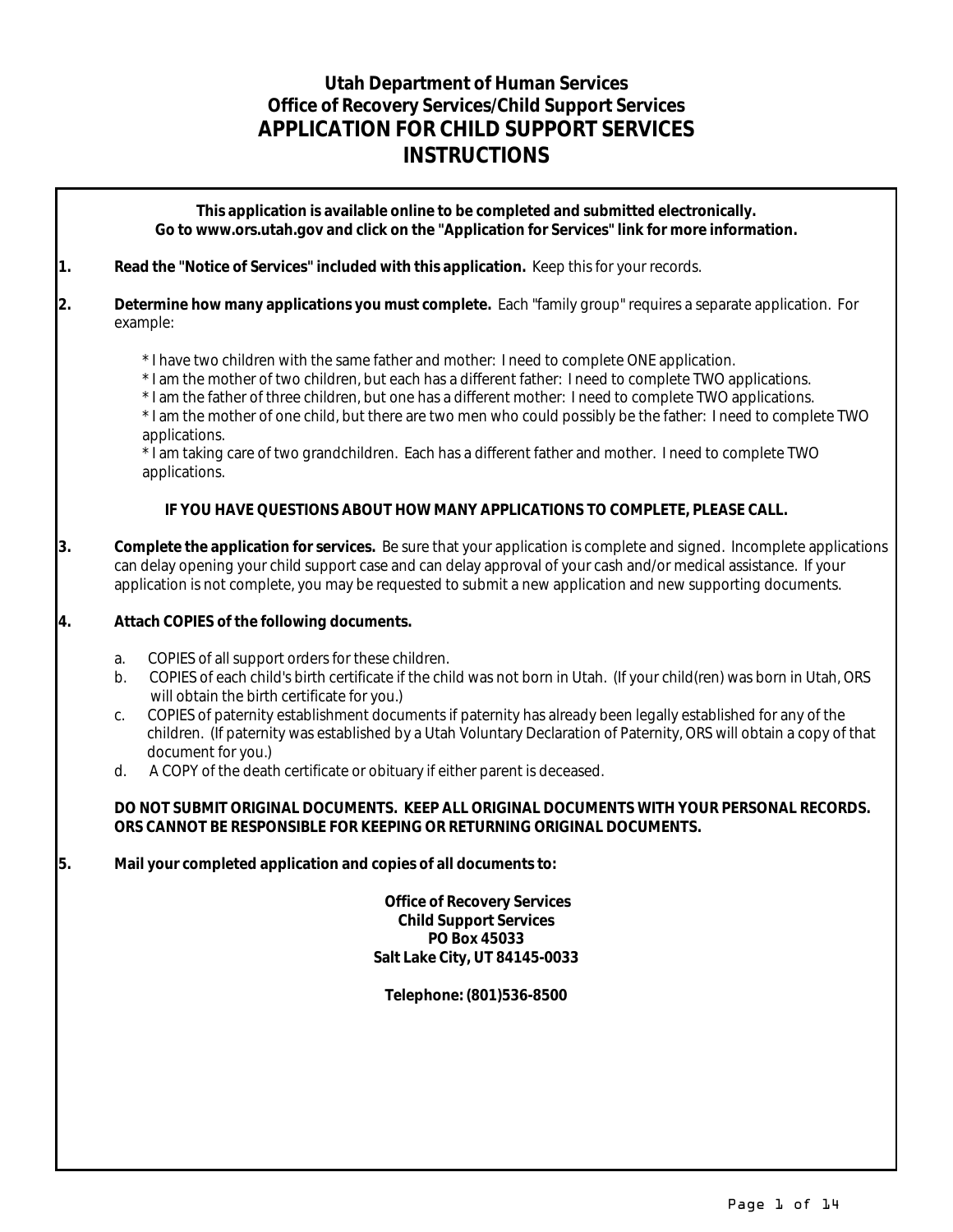### **UTAH DEPARTMENT OF HUMAN SERVICES OFFICE OF RECOVERY SERVICES/CHILD SUPPORT SERVICES (ORS) APPLICATION FOR SERVICES**

**PLEASE PROVIDE COMPLETE AND ACCURATE ANSWERS TO ALL QUESTIONS**

|                                                                                                                                                                                                                                                                                                                                                                                                                                                                                                                                                                                                                                                                                                                                             |    |                                                                             |                                                                                                                                                                                                                                                                                                                                                      |              | <b>SECTION I: APPLICANT INFORMATION</b>                  |                                              |                                                                                                                                                                                                                                                                                                                                                                                                                        |  |  |
|---------------------------------------------------------------------------------------------------------------------------------------------------------------------------------------------------------------------------------------------------------------------------------------------------------------------------------------------------------------------------------------------------------------------------------------------------------------------------------------------------------------------------------------------------------------------------------------------------------------------------------------------------------------------------------------------------------------------------------------------|----|-----------------------------------------------------------------------------|------------------------------------------------------------------------------------------------------------------------------------------------------------------------------------------------------------------------------------------------------------------------------------------------------------------------------------------------------|--------------|----------------------------------------------------------|----------------------------------------------|------------------------------------------------------------------------------------------------------------------------------------------------------------------------------------------------------------------------------------------------------------------------------------------------------------------------------------------------------------------------------------------------------------------------|--|--|
| 1. Your First Name                                                                                                                                                                                                                                                                                                                                                                                                                                                                                                                                                                                                                                                                                                                          |    |                                                                             | 2. Your Middle Name                                                                                                                                                                                                                                                                                                                                  |              |                                                          | 3. Your Last Name                            |                                                                                                                                                                                                                                                                                                                                                                                                                        |  |  |
| 4. Your Date of Birth (mm/dd/yyyy)                                                                                                                                                                                                                                                                                                                                                                                                                                                                                                                                                                                                                                                                                                          |    |                                                                             | 5. Your Social Security Number                                                                                                                                                                                                                                                                                                                       |              |                                                          |                                              | 6. Your Relationship to the Children                                                                                                                                                                                                                                                                                                                                                                                   |  |  |
| 7. Gender                                                                                                                                                                                                                                                                                                                                                                                                                                                                                                                                                                                                                                                                                                                                   |    | 8. Are YOU the mother or father of the children listed on this application? |                                                                                                                                                                                                                                                                                                                                                      |              |                                                          |                                              |                                                                                                                                                                                                                                                                                                                                                                                                                        |  |  |
|                                                                                                                                                                                                                                                                                                                                                                                                                                                                                                                                                                                                                                                                                                                                             | No | If "No," continue with the questions below.                                 |                                                                                                                                                                                                                                                                                                                                                      |              | Yes                                                      |                                              | If "Yes," skip to "Section II Release of Information"                                                                                                                                                                                                                                                                                                                                                                  |  |  |
| 9. Your Address (Line 1)                                                                                                                                                                                                                                                                                                                                                                                                                                                                                                                                                                                                                                                                                                                    |    |                                                                             |                                                                                                                                                                                                                                                                                                                                                      |              |                                                          | 10. Your Address (Line 2, Apt #, Bsmt, etc.) |                                                                                                                                                                                                                                                                                                                                                                                                                        |  |  |
| 11. City                                                                                                                                                                                                                                                                                                                                                                                                                                                                                                                                                                                                                                                                                                                                    |    |                                                                             | 12. State                                                                                                                                                                                                                                                                                                                                            | 13. ZIP Code |                                                          | 14. Country                                  |                                                                                                                                                                                                                                                                                                                                                                                                                        |  |  |
| 15. Your Home Phone Number                                                                                                                                                                                                                                                                                                                                                                                                                                                                                                                                                                                                                                                                                                                  |    | 16. Other Phone Number (Cell/Work)                                          |                                                                                                                                                                                                                                                                                                                                                      |              | 17. Your E-mail Address                                  |                                              |                                                                                                                                                                                                                                                                                                                                                                                                                        |  |  |
| 18. Other Contact who can always reach you: First Name                                                                                                                                                                                                                                                                                                                                                                                                                                                                                                                                                                                                                                                                                      |    |                                                                             | 19. Last Name                                                                                                                                                                                                                                                                                                                                        |              |                                                          |                                              | 20. Phone Number                                                                                                                                                                                                                                                                                                                                                                                                       |  |  |
| temporary custody order or a Juvenile Court order?)                                                                                                                                                                                                                                                                                                                                                                                                                                                                                                                                                                                                                                                                                         |    |                                                                             |                                                                                                                                                                                                                                                                                                                                                      |              |                                                          |                                              | 21. Do you have a document or court order that gives you the right to collect support from either of the parents for these children? (For example, do you have a                                                                                                                                                                                                                                                       |  |  |
|                                                                                                                                                                                                                                                                                                                                                                                                                                                                                                                                                                                                                                                                                                                                             | No |                                                                             | <b>Yes</b>                                                                                                                                                                                                                                                                                                                                           |              | If "Yes," YOU MUST PROVIDE ORS WITH A COPY OF THE ORDER. |                                              |                                                                                                                                                                                                                                                                                                                                                                                                                        |  |  |
| <b>SECTION II: RELEASE OF INFORMATION</b>                                                                                                                                                                                                                                                                                                                                                                                                                                                                                                                                                                                                                                                                                                   |    |                                                                             |                                                                                                                                                                                                                                                                                                                                                      |              |                                                          |                                              |                                                                                                                                                                                                                                                                                                                                                                                                                        |  |  |
| To the Attorney General's Office, if your case is referred for a court action;<br>To the Office of Administrative Hearings, if your case is referred for a hearing;<br>To another state, if your case is referred to another state's child support agency; or,<br>To the other party or other party's attorney, if we receive a written request and a parent-time order. If a request is made for your address<br>and the address of your child(ren), you will be sent a notice that gives you an opportunity to contest the release of your information.<br>22. If you have a domestic violence issue, would you like ORS to attempt to safeguard your case information and your child(ren)'s case information?                            |    |                                                                             |                                                                                                                                                                                                                                                                                                                                                      |              |                                                          |                                              |                                                                                                                                                                                                                                                                                                                                                                                                                        |  |  |
| No                                                                                                                                                                                                                                                                                                                                                                                                                                                                                                                                                                                                                                                                                                                                          |    |                                                                             | If "Yes," YOU MUST PROVIDE ORS WITH ONE OF THE FOLLOWING:<br>Yes<br>a protective order, a current court order prohibiting disclosure, a current court order limiting or<br>prohibiting the requested person's contact with the party whose location is being sought, a<br>criminal order, or documentation of a pending action for any of the above. |              |                                                          |                                              |                                                                                                                                                                                                                                                                                                                                                                                                                        |  |  |
|                                                                                                                                                                                                                                                                                                                                                                                                                                                                                                                                                                                                                                                                                                                                             |    |                                                                             |                                                                                                                                                                                                                                                                                                                                                      |              |                                                          |                                              |                                                                                                                                                                                                                                                                                                                                                                                                                        |  |  |
| <b>SECTION III: GOOD CAUSE</b><br>If you have applied for cash assistance and/or Medicaid, you are required to cooperate with the Office of Recovery Services to establish paternity and to<br>establish and collect child support and medical support.<br>You may file a "good cause" action at the Department of Workforce Services (DWS) if you fear that emotional or physical harm will come to you or your child(ren)<br>as a result of cooperating with ORS. "Good cause" is only an option if you have applied for cash assistance and/or Medicaid.<br>Otherwise, see Section II for information about "safeguarding."<br>DWS will review your claim and determine if you qualify for an exception to the cooperation requirements. |    |                                                                             |                                                                                                                                                                                                                                                                                                                                                      |              |                                                          |                                              |                                                                                                                                                                                                                                                                                                                                                                                                                        |  |  |
| YOU MUST PROVIDE YOUR CASEWORKER AT DWS WITH DOCUMENTATION THAT SUPPORTS YOUR REQUEST FOR "GOOD CAUSE."<br>IF YOU FAIL TO PROVIDE THE REQUIRED INFORMATION, YOUR REQUEST FOR "GOOD CAUSE" MAY BE DENIED.<br>If you claim "Good Cause":<br>*ORS WILL OPEN A CHILD SUPPORT CASE UNTIL DWS NOTIFIES ORS WHETHER YOUR "GOOD CAUSE" CLAIM HAS BEEN APPROVED OR DENIED.<br>*YOU MUST STILL COMPLETE THE REST OF THIS APPLICATION WHILE YOUR CLAIM IS REVIEWED.                                                                                                                                                                                                                                                                                    |    |                                                                             |                                                                                                                                                                                                                                                                                                                                                      |              |                                                          |                                              |                                                                                                                                                                                                                                                                                                                                                                                                                        |  |  |
|                                                                                                                                                                                                                                                                                                                                                                                                                                                                                                                                                                                                                                                                                                                                             |    |                                                                             |                                                                                                                                                                                                                                                                                                                                                      |              |                                                          |                                              | If you wish to claim "good cause" for refusal to cooperate because you fear that emotional or physical harm will come to yourself or your child(ren) as a<br>result of cooperating with ORS, YOU MUST CONTACT YOUR CASEWORKER AT THE DEPARTMENT OF WORKFORCE SERVICES TO SUBMIT A REQUEST FOR<br>GOOD CAUSE AND TO REQUEST AN AGENCY DECISION FROM DWS BASED ON THE EVIDENCE THAT YOU PROVIDE AND/OR AN INVESTIGATION. |  |  |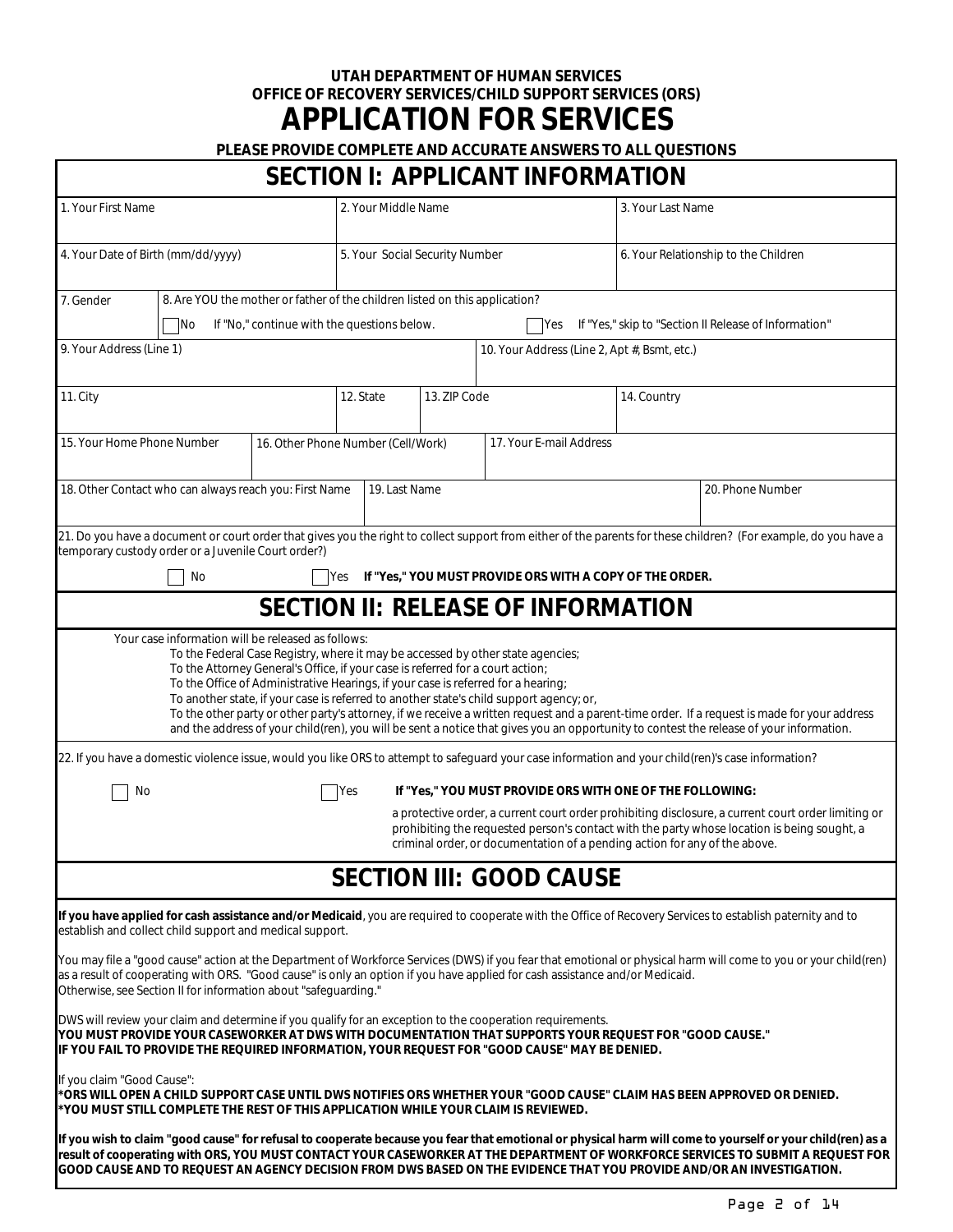## **SECTION IV: MOTHER'S INFORMATION**

| 23. Mother's First Name                                                                                        | 24. Mother's Middle Name            |                                                                       |              |                                |  | 25. Mother's Last Name |                             |                                                                                                     |                                                          |                                                                       |
|----------------------------------------------------------------------------------------------------------------|-------------------------------------|-----------------------------------------------------------------------|--------------|--------------------------------|--|------------------------|-----------------------------|-----------------------------------------------------------------------------------------------------|----------------------------------------------------------|-----------------------------------------------------------------------|
| 26. Mother's Maiden Name                                                                                       | 27. Mother's Current Marital Status | 28. Driver's License State                                            |              |                                |  |                        | 29. Driver's License Number |                                                                                                     |                                                          |                                                                       |
| 30. Current Spouse/Significant Other's First Name                                                              |                                     |                                                                       |              |                                |  |                        |                             | 31. Current Spouse/Significant Other's Middle Name 32. Current Spouse/Significant Other's Last Name |                                                          |                                                                       |
| 33. Mother's Social Security Number   34. Mother's Age                                                         |                                     | 35. Other names, nicknames or aliases the mother has or may be using. |              |                                |  |                        |                             |                                                                                                     |                                                          |                                                                       |
| 36. Mother's Date of Birth                                                                                     |                                     |                                                                       |              | 38. State                      |  | 39. Country            |                             |                                                                                                     |                                                          |                                                                       |
| 40. Is the mother deceased? 41. Date of Death<br>$\n  No\n$<br>Yes If "Yes":                                   |                                     |                                                                       |              | 43. State                      |  | 44. Country            |                             |                                                                                                     |                                                          |                                                                       |
| YOU MUST PROVIDE A DEATH CERTIFICATE OR OBITUARY AS VERIFICATION OF DEATH                                      |                                     |                                                                       |              |                                |  |                        |                             |                                                                                                     |                                                          |                                                                       |
| 45. Height: Feet<br>Inches<br>46. Weight                                                                       |                                     | 48. Eye Color<br>49. Race                                             |              |                                |  |                        |                             |                                                                                                     |                                                          |                                                                       |
| 50. Identifying Marks (scars, birthmarks, tattoos, etc.)                                                       |                                     |                                                                       |              |                                |  |                        |                             |                                                                                                     |                                                          |                                                                       |
| 51. Mother's Home Phone Number                                                                                 |                                     | 52. Mother's Other Phone Number (Cell)                                |              | 53. Mother's E-mail Address    |  |                        |                             |                                                                                                     |                                                          |                                                                       |
| 54. Mother's Residential Address (Line 1)                                                                      |                                     | 55. Mother's Residential Address (Line 2, Apt #, Bsmt, etc.)          |              |                                |  |                        |                             |                                                                                                     |                                                          |                                                                       |
| 56. Mother's Residential City                                                                                  |                                     | 57. State                                                             | 58. ZIP Code |                                |  |                        |                             | 59. Country                                                                                         |                                                          |                                                                       |
| 60. Is this a current or former address? $\vert$ 61. Is this address located on a Native American Reservation? |                                     |                                                                       |              |                                |  |                        |                             |                                                                                                     | 62. What is her Tribal Affiliation?                      |                                                                       |
| Current<br>Former                                                                                              | $\neg$ No                           | Yes                                                                   | If "Yes":    |                                |  |                        |                             |                                                                                                     |                                                          |                                                                       |
| 63. Mother's Mailing Address (Line 1, if different from residential address)                                   |                                     |                                                                       |              |                                |  |                        |                             |                                                                                                     | 64. Mother's Mailing Address (Line 2, Apt #, Bsmt, etc.) |                                                                       |
| 65. Mother's Mailing Address City                                                                              |                                     | 66. State                                                             | 67. ZIP Code | 68. Country                    |  |                        |                             |                                                                                                     |                                                          |                                                                       |
| 69. Is the mother disabled? 70. Does the mother receive disability benefits?                                   |                                     |                                                                       |              |                                |  |                        |                             |                                                                                                     |                                                          | 71. Do the children receive benefits under mother's disability claim? |
| No<br>Yes<br>No                                                                                                | Yes                                 | If "Yes," what type?                                                  |              | 74. Military Status (Mark One) |  |                        |                             |                                                                                                     | No                                                       | Yes                                                                   |
| 72. Has the mother served in the military?<br>If "Yes":<br> No<br>Yes                                          |                                     | 73. Branch of Service                                                 |              | Active                         |  | Disabled               |                             | Discharged                                                                                          | ]Inactive                                                | Retired                                                               |
| 75. Employer Name/Self Employment                                                                              |                                     |                                                                       |              |                                |  | 76. Phone Number       |                             |                                                                                                     |                                                          | 77. Is this a current or former employer?                             |
|                                                                                                                |                                     |                                                                       |              |                                |  |                        | Current                     | Former                                                                                              |                                                          |                                                                       |
| 78. Employer's Address (Line 1)                                                                                |                                     | 79. Employer's Address (Line 2)                                       |              |                                |  |                        |                             |                                                                                                     |                                                          |                                                                       |
| 80. Employer's City                                                                                            | 82. ZIP Code                        |                                                                       |              |                                |  | 83. Country            |                             |                                                                                                     |                                                          |                                                                       |
| 84. Type of Work/Usual Occupation                                                                              |                                     | 85. Has the mother ever been arrested?<br> Yes                        | If "Yes":    |                                |  | 86. State of Arrest    | 87. Date of Arrest          |                                                                                                     |                                                          |                                                                       |
| 88. Mother's Mother: First Name                                                                                | 89. Middle Name                     |                                                                       |              | 90. Last Name                  |  |                        |                             |                                                                                                     | 91. Phone Number                                         |                                                                       |
| 92. Mother's Father: First Name                                                                                | 93. Middle Name                     |                                                                       |              | 94. Last Name                  |  |                        |                             |                                                                                                     | 95. Phone Number                                         |                                                                       |
| 96. Other Contact who can always reach Mother: First Name                                                      |                                     | 97. Last Name<br>98. Phone Number                                     |              |                                |  |                        |                             |                                                                                                     |                                                          |                                                                       |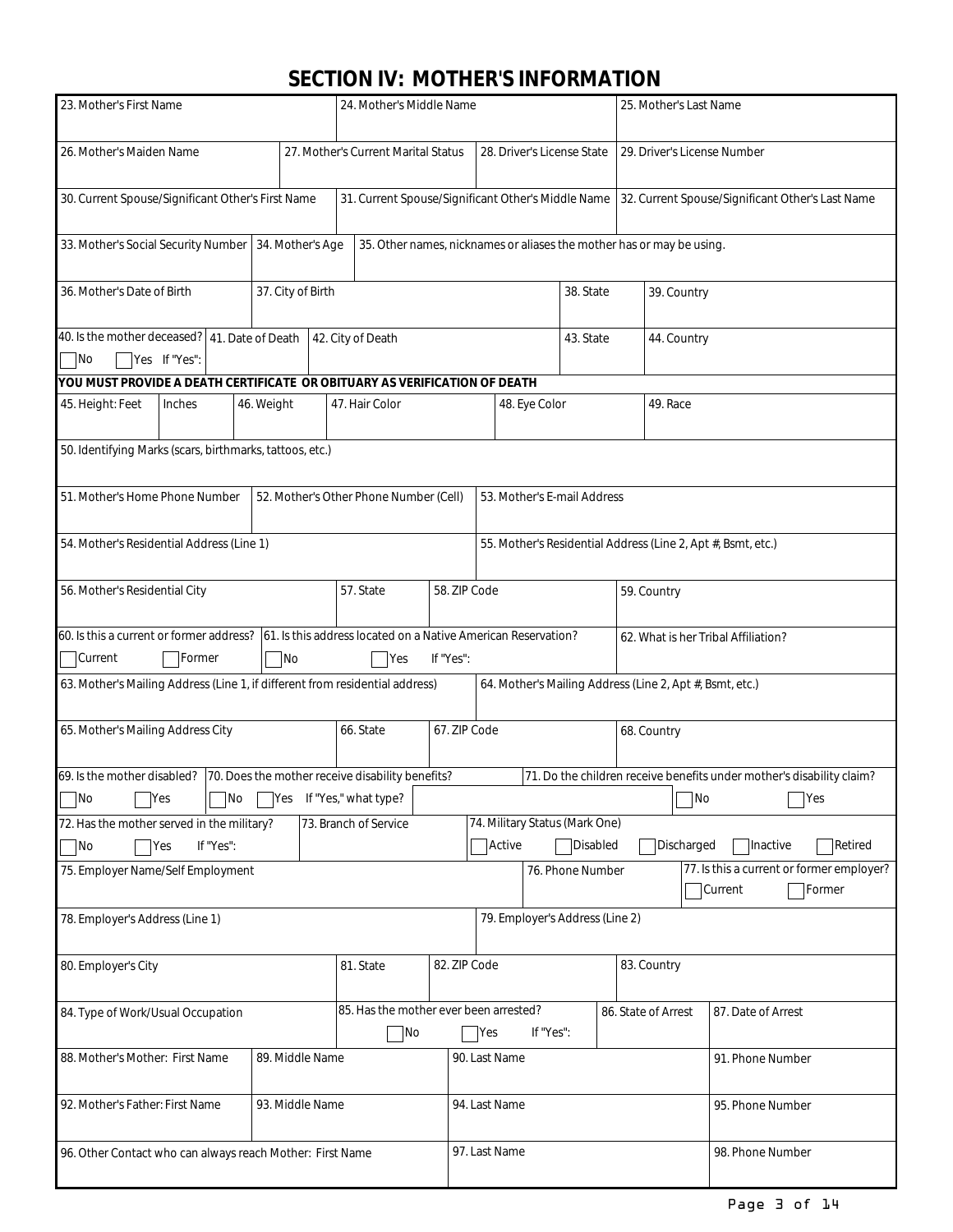# **SECTION V: FATHER'S (OR ALLEGED FATHER'S) INFORMATION**

| 99. Father's First Name<br>100. Father's Middle Name                                                       |                  |                                                                |           |                                                                        |                                 |                                                                        |  |                                                           | 101. Father's Last Name |                                                      |  |
|------------------------------------------------------------------------------------------------------------|------------------|----------------------------------------------------------------|-----------|------------------------------------------------------------------------|---------------------------------|------------------------------------------------------------------------|--|-----------------------------------------------------------|-------------------------|------------------------------------------------------|--|
| Father is Unknown                                                                                          |                  | 102. Father's Current Marital Status                           |           | 103. Driver's License State<br>104. Driver's License Number            |                                 |                                                                        |  |                                                           |                         |                                                      |  |
| If checked, you will be contacted.                                                                         |                  |                                                                |           |                                                                        |                                 |                                                                        |  |                                                           |                         |                                                      |  |
| 105. Current Spouse/Significant Other's First Name                                                         |                  | 106. Current Spouse/Significant Other's Mid. Name              |           |                                                                        |                                 |                                                                        |  |                                                           |                         | 107. Current Spouse/Significant Other's Last Name    |  |
| 108. Father's Social Security Number                                                                       |                  |                                                                |           |                                                                        |                                 | 110. Other names, nicknames or aliases the father has or may be using. |  |                                                           |                         |                                                      |  |
| 111. Father's Date of Birth                                                                                |                  |                                                                |           | 113. State                                                             |                                 | 114. Country                                                           |  |                                                           |                         |                                                      |  |
| 115. Is the father deceased?   116. Date of Death   117. City of Death<br>Yes If "Yes":<br> No             |                  |                                                                |           | 118. State                                                             |                                 | 119. Country                                                           |  |                                                           |                         |                                                      |  |
| YOU MUST PROVIDE A DEATH CERTIFICATE OR OBITUARY AS VERIFICATION OF DEATH                                  |                  |                                                                |           |                                                                        |                                 |                                                                        |  |                                                           |                         |                                                      |  |
| 120. Height: Feet<br>122. Weight<br>121. Inches                                                            |                  | 124. Eye Color                                                 |           |                                                                        | 125. Race                       |                                                                        |  |                                                           |                         |                                                      |  |
| 126. Identifying Marks (scars, birthmarks, tattoos, etc.)                                                  |                  |                                                                |           |                                                                        |                                 |                                                                        |  |                                                           |                         |                                                      |  |
| 127. Father's Home Phone Number<br>128. Father's Other Phone Number (Cell)<br>129. Father's E-mail Address |                  |                                                                |           |                                                                        |                                 |                                                                        |  |                                                           |                         |                                                      |  |
| 130. Father's Residential Address (Line 1)                                                                 |                  | 131. Father's Residential Address (Line 2, Apt #, Bsmt, etc.)  |           |                                                                        |                                 |                                                                        |  |                                                           |                         |                                                      |  |
| 132. Father's Residential City                                                                             |                  | 133. State                                                     |           | 134. ZIP Code<br>135. Country                                          |                                 |                                                                        |  |                                                           |                         |                                                      |  |
| 136. Is this a current or former address?                                                                  |                  | 137. Is this address located on a Native American Reservation? |           |                                                                        |                                 |                                                                        |  | 138. What is his Tribal Affiliation?                      |                         |                                                      |  |
| Current<br>Former                                                                                          |                  | No                                                             |           |                                                                        | Yes                             | If "Yes":                                                              |  |                                                           |                         |                                                      |  |
| 139. Father's Mailing Address (Line 1, if different from residential address)                              |                  |                                                                |           |                                                                        |                                 |                                                                        |  | 140. Father's Mailing Address (Line 2, Apt #, Bsmt, etc.) |                         |                                                      |  |
| 141. Father's Mailing Address City                                                                         |                  | 142. State                                                     |           | 143. ZIP Code<br>144. Country                                          |                                 |                                                                        |  |                                                           |                         |                                                      |  |
| 145. Is the father disabled?                                                                               |                  | 146. Does the father receive disability benefits?              |           | 147. Do the children receive benefits under father's disability claim? |                                 |                                                                        |  |                                                           |                         |                                                      |  |
| No<br> Yes<br>No                                                                                           | Yes              | If "Yes," what type?                                           |           |                                                                        |                                 |                                                                        |  |                                                           | No                      | Yes                                                  |  |
| 148. Has the father served in the military?                                                                |                  | 149. Branch of Service                                         |           |                                                                        | 150. Military Status (Mark One) |                                                                        |  |                                                           |                         |                                                      |  |
| If "Yes":<br>$\neg$ No<br>$\exists$ Yes                                                                    |                  |                                                                |           | Active                                                                 |                                 | Disabled                                                               |  | Discharged                                                |                         | Inactive<br>Retired                                  |  |
| 151. Employer Name/Self Employment                                                                         |                  |                                                                |           |                                                                        |                                 | 152. Phone Number                                                      |  |                                                           | Current                 | 153. Is this a current or former employer?<br>Former |  |
| 154. Employer's Address (Line 1)                                                                           |                  | 155. Employer's Address (Line 2)                               |           |                                                                        |                                 |                                                                        |  |                                                           |                         |                                                      |  |
| 156. Employer's City                                                                                       |                  | 158. ZIP Code                                                  |           |                                                                        |                                 | 159. Country                                                           |  |                                                           |                         |                                                      |  |
| 160. Type of Work/Usual Occupation                                                                         |                  | 161. Has the father ever been arrested?<br><b>Yes</b>          | If "Yes": |                                                                        |                                 | 162. State of Arrest                                                   |  | 163. Date of Arrest                                       |                         |                                                      |  |
| 164. Father's Mother: First Name                                                                           | 165. Middle Name | $\overline{\phantom{a}}$ No                                    |           | 166. Last Name                                                         |                                 |                                                                        |  |                                                           |                         | 167. Phone Number                                    |  |
| 168. Father's Father: First Name                                                                           | 169. Middle Name |                                                                |           | 170. Last Name                                                         |                                 |                                                                        |  |                                                           |                         | 171. Phone Number                                    |  |
|                                                                                                            |                  |                                                                |           |                                                                        |                                 |                                                                        |  |                                                           |                         |                                                      |  |
| 172. Other Contact who can always reach Father: First Name                                                 |                  | 174. Phone Number<br>173. Last Name                            |           |                                                                        |                                 |                                                                        |  |                                                           |                         |                                                      |  |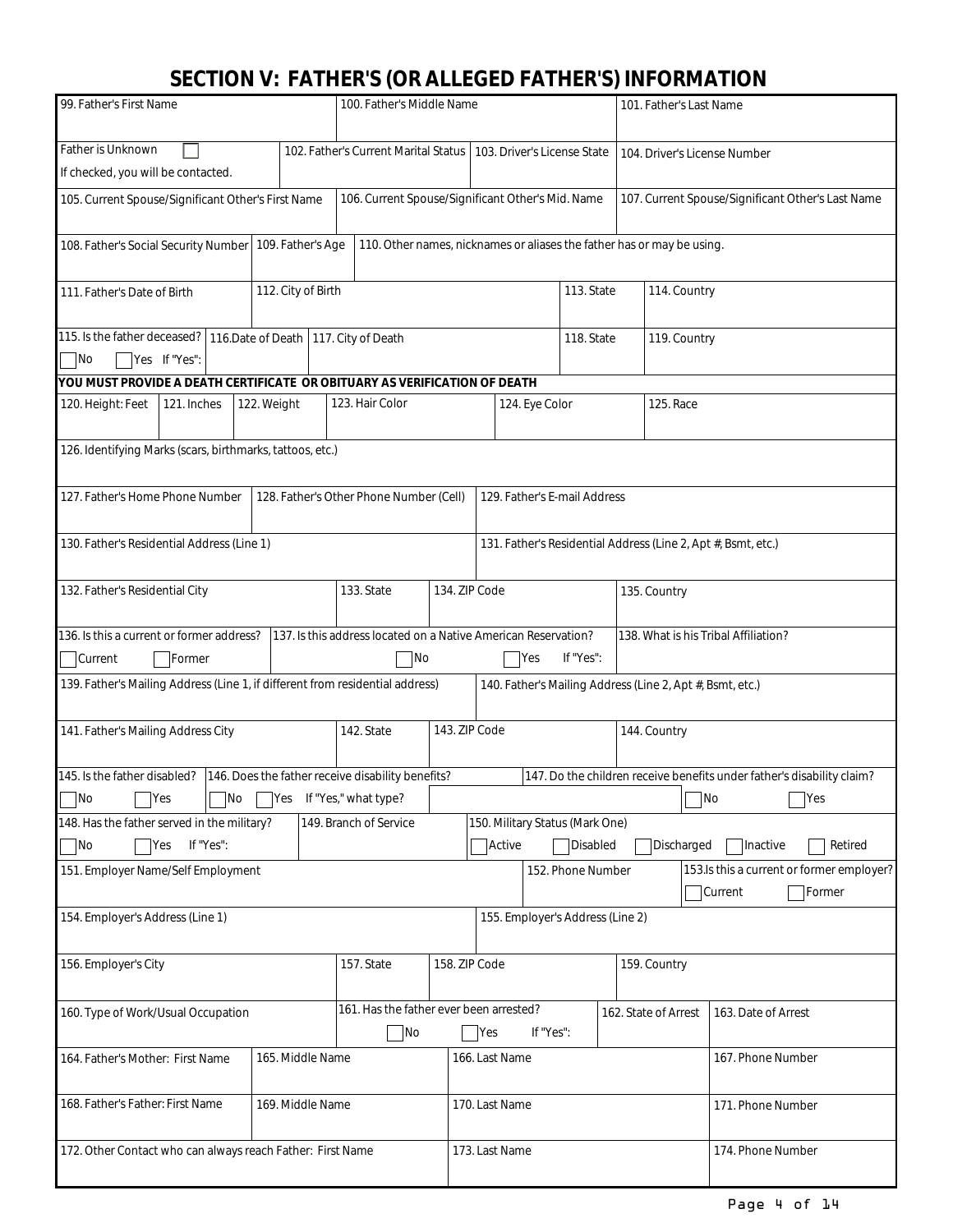## **SECTION VI: CHILDREN'S INFORMATION**

| On this page, list ALL of the children born to the mother AND father/alleged father listed on this application. If paternity has not been legally established<br>and any of the children have or could have a different father, you must complete a separate application with that man's information. Use an additional page if<br>needed. If paternity has been established for any child(ren), YOU MUST ATTACH A COPY OF THE PATERNITY ORDER or OTHER DOCUMENTATION. |                                                                                                                   |                          |                                                           |                                                 |              |                            |                            |  |  |
|------------------------------------------------------------------------------------------------------------------------------------------------------------------------------------------------------------------------------------------------------------------------------------------------------------------------------------------------------------------------------------------------------------------------------------------------------------------------|-------------------------------------------------------------------------------------------------------------------|--------------------------|-----------------------------------------------------------|-------------------------------------------------|--------------|----------------------------|----------------------------|--|--|
| 175. Child's First Name                                                                                                                                                                                                                                                                                                                                                                                                                                                |                                                                                                                   | 176. Child's Middle Name |                                                           | 177. Child's Last Name                          |              |                            |                            |  |  |
| 178. Child's Date of Birth                                                                                                                                                                                                                                                                                                                                                                                                                                             | 179. City of Birth                                                                                                |                          |                                                           | 180. State                                      |              |                            | 181. Country               |  |  |
| 182. Child's Social Security Number                                                                                                                                                                                                                                                                                                                                                                                                                                    | 183. Gender                                                                                                       | Mother                   | 184. This child lives with:<br>Father                     | 185. Relationship to Child<br>Other If "Other": |              |                            |                            |  |  |
| 186. Were the mother and father (or alleged father) LISTED ON THIS<br>FORM married to each other ON THE DAY THIS CHILD WAS BORN?<br>Yes                                                                                                                                                                                                                                                                                                                                |                                                                                                                   | If "No":<br>No           | 187. City of Conception<br>(where mother became pregnant) |                                                 |              | 188.<br>State              | 189. Country               |  |  |
| 190. Could any man OTHER THAN THE MAN LISTED ON THIS FORM be<br>the father of this child?<br> No                                                                                                                                                                                                                                                                                                                                                                       |                                                                                                                   | If "Yes":<br>Yes         | 191. List names of ALL other possible fathers:            |                                                 |              |                            |                            |  |  |
| 192. Child's First Name                                                                                                                                                                                                                                                                                                                                                                                                                                                |                                                                                                                   | 193. Child's Middle Name |                                                           |                                                 |              | 194. Child's Last Name     |                            |  |  |
| 195. Child's Date of Birth                                                                                                                                                                                                                                                                                                                                                                                                                                             | 196. City of Birth                                                                                                |                          |                                                           | 197. State                                      |              | 198. Country               |                            |  |  |
| 199. Child's Social Security Number                                                                                                                                                                                                                                                                                                                                                                                                                                    | 201. This child lives with:<br>200. Gender<br>202. Relationship to Child<br>Father<br>Other If "Other":<br>Mother |                          |                                                           |                                                 |              |                            |                            |  |  |
| 203. Were the mother and father (or alleged father) LISTED ON THIS<br>FORM married to each other ON THE DAY THIS CHILD WAS BORN?<br><sup>1</sup> Yes                                                                                                                                                                                                                                                                                                                   |                                                                                                                   | If "No":<br>No           | 204. City of Conception<br>(where mother became pregnant) |                                                 |              | 205.<br>State              | 206. Country               |  |  |
| 207. Could any man OTHER THAN THE MAN LISTED ON THIS FORM be<br>the father of this child?<br> No                                                                                                                                                                                                                                                                                                                                                                       |                                                                                                                   | If "Yes":<br>Yes         | 208. List names of ALL other possible fathers:            |                                                 |              |                            |                            |  |  |
| 209. Child's First Name                                                                                                                                                                                                                                                                                                                                                                                                                                                |                                                                                                                   | 210. Child's Middle Name |                                                           |                                                 |              | 211. Child's Last Name     |                            |  |  |
| 212. Child's Date of Birth                                                                                                                                                                                                                                                                                                                                                                                                                                             | 213. City of Birth                                                                                                |                          |                                                           | 214. State                                      | 215. Country |                            |                            |  |  |
| 216. Child's Social Security Number                                                                                                                                                                                                                                                                                                                                                                                                                                    | 217. Gender                                                                                                       | Mother                   | 218. This child lives with:<br>Father                     | Other If "Other":                               |              |                            | 219. Relationship to Child |  |  |
| 220. Were the mother and father (or alleged father) LISTED ON THIS<br>FORM married to each other ON THE DAY THIS CHILD WAS BORN?<br>Yes                                                                                                                                                                                                                                                                                                                                | No                                                                                                                | If "No":                 | 221. City of Conception<br>(where mother became pregnant) |                                                 |              | 222.<br>State              | 223. Country               |  |  |
| 224. Could any man OTHER THAN THE MAN LISTED ON THIS FORM be<br>the father of this child?<br> No                                                                                                                                                                                                                                                                                                                                                                       |                                                                                                                   | If "Yes":<br>Yes         | 225. List names of ALL other possible fathers:            |                                                 |              |                            |                            |  |  |
| 226. Child's First Name                                                                                                                                                                                                                                                                                                                                                                                                                                                |                                                                                                                   | 227. Child's Middle Name |                                                           |                                                 |              | 228. Child's Last Name     |                            |  |  |
| 229. Child's Date of Birth                                                                                                                                                                                                                                                                                                                                                                                                                                             | 230. City of Birth                                                                                                |                          |                                                           | 231. State                                      | 232. Country |                            |                            |  |  |
| 233. Child's Social Security Number                                                                                                                                                                                                                                                                                                                                                                                                                                    | 234. Gender                                                                                                       | Mother                   | 235. This child lives with:<br>Father                     | Other If "Other":                               |              | 236. Relationship to Child |                            |  |  |
| 237. Were the mother and father (or alleged father) LISTED ON THIS<br>FORM married to each other ON THE DAY THIS CHILD WAS BORN?<br>Yes                                                                                                                                                                                                                                                                                                                                | No                                                                                                                | If "No":                 | 238. City of Conception<br>(where mother became pregnant) |                                                 |              | 239.<br>State              | 240. Country               |  |  |
| 241. Could any man OTHER THAN THE MAN LISTED ON THIS FORM be<br>the father of this child?<br>No                                                                                                                                                                                                                                                                                                                                                                        |                                                                                                                   | If "Yes":<br>Yes         | 242. List names of ALL other possible fathers:            |                                                 |              |                            |                            |  |  |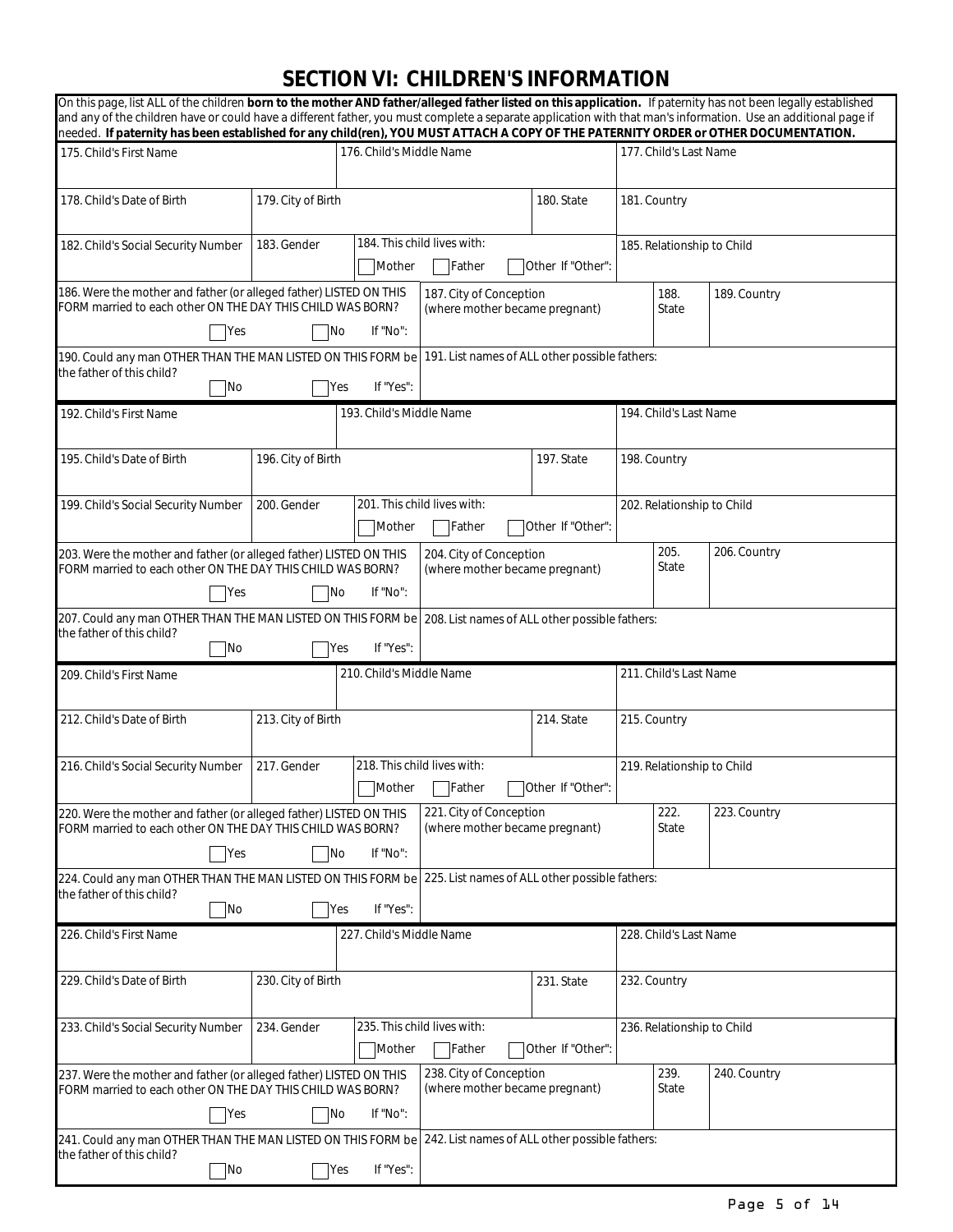## **SECTION VII: MARRIAGE AND ORDER INFORMATION**

| ***YOU MUST SUBMIT COPIES OF ALL PATERNITY ORDERS, DIVORCE DECREES, AND ANY OTHER                                                                            |                  | <b>CHILD SUPPORT ORDERS WITH THIS APPLICATION***</b> |                   |                      |                                       |                   |                                         |              |              |                                                 |                                        |     |
|--------------------------------------------------------------------------------------------------------------------------------------------------------------|------------------|------------------------------------------------------|-------------------|----------------------|---------------------------------------|-------------------|-----------------------------------------|--------------|--------------|-------------------------------------------------|----------------------------------------|-----|
| 243. Were the mother and father (or alleged father) listed on this form EVER married to each other? 244. Marriage Date                                       |                  |                                                      |                   |                      |                                       |                   |                                         |              |              |                                                 | (If married to each other              |     |
| <b>No</b>                                                                                                                                                    |                  | If "Yes":<br><b>Yes</b>                              |                   |                      |                                       |                   |                                         |              |              |                                                 | more than once, provide all<br>dates.) |     |
| 245. Marriage City                                                                                                                                           |                  | 246. County                                          |                   |                      |                                       |                   | 247. State                              |              | 248. Country |                                                 |                                        |     |
| ∏No<br>Yes<br>249. Has legal action for separation or divorce been STARTED?<br>COMPLETED?<br> No<br> Yes                                                     |                  |                                                      |                   |                      | If "Yes":<br>If "Yes":                |                   | 250. Divorce Date                       |              |              |                                                 | 251. Civil Number of Divorce           |     |
| 252. City of Court Where Divorce Filed<br>253. County                                                                                                        |                  |                                                      |                   |                      |                                       |                   | 254. State                              |              | 255. Country |                                                 |                                        |     |
| 256. Attorney First Name<br>257. Middle Name<br>258. Last Name                                                                                               |                  |                                                      |                   |                      |                                       | 259. Phone Number |                                         |              |              |                                                 |                                        |     |
| 260. Do other support orders exist for the children on this application?                                                                                     |                  |                                                      |                   |                      |                                       |                   | 261. Order Date                         |              |              |                                                 | 262. Civil Number of Order             |     |
| (Paternity orders, temporary orders, or any other type of order?)                                                                                            |                  |                                                      | No                |                      | If "Yes":<br>Yes                      |                   |                                         |              |              |                                                 |                                        |     |
| 263. City of Court Where Order Issued                                                                                                                        |                  | 264. County                                          |                   |                      |                                       |                   | 265. State                              |              | 266. Country |                                                 |                                        |     |
| 267. Attorney First Name                                                                                                                                     | 268. Middle Name |                                                      |                   | 269. Last Name       |                                       |                   | 270. Phone Number                       |              |              |                                                 |                                        |     |
| IF MORE THAN ONE ORDER EXISTS, LIST THE ABOVE INFORMATION FOR ALL ORDERS ON A SEPARATE PAGE.                                                                 |                  |                                                      |                   |                      |                                       |                   |                                         |              |              |                                                 |                                        |     |
| 271. Have any of the support orders ever been modified?                                                                                                      |                  |                                                      |                   |                      |                                       |                   | 272. Modification Date                  |              |              |                                                 |                                        |     |
| No                                                                                                                                                           |                  | Yes                                                  |                   |                      | If "Yes":                             |                   |                                         |              |              |                                                 |                                        |     |
| 273. City of Court Where Order Modified                                                                                                                      |                  | 274. County                                          |                   |                      |                                       |                   | 275. State<br>276. Country              |              |              |                                                 |                                        |     |
| 277. Have the children on this application ever received cash assistance from any state other than Utah?                                                     |                  |                                                      |                   |                      |                                       |                   |                                         |              |              |                                                 |                                        |     |
| No<br> Yes                                                                                                                                                   | If "Yes":        | 278. State                                           | <b>Start Date</b> | 279. Cash Assistance |                                       |                   | 280. Cash Assistance<br><b>End Date</b> |              |              | 281. Was child support collected?<br> No<br>Yes |                                        |     |
|                                                                                                                                                              |                  | 282. State                                           |                   | 283. Cash Assistance |                                       |                   | 284. Cash Assistance                    |              |              |                                                 | 285. Was child support collected?      |     |
|                                                                                                                                                              |                  |                                                      | <b>Start Date</b> |                      |                                       | <b>End Date</b>   |                                         |              |              | ∏No                                             |                                        | Yes |
| 286. Do you currently have or have you previously had a case with ORS in Utah?                                                                               |                  |                                                      |                   |                      |                                       |                   | 287. ORS Case Number(s)                 |              |              |                                                 |                                        |     |
| No                                                                                                                                                           |                  | Yes                                                  |                   |                      | If "Yes":                             |                   |                                         |              |              |                                                 |                                        |     |
| 288. Have you ever had a child support services case in any state OTHER than Utah?                                                                           |                  |                                                      |                   |                      | 289. State(s)                         |                   |                                         |              |              |                                                 |                                        |     |
| <b>No</b>                                                                                                                                                    |                  | Yes                                                  |                   | If "Yes":            |                                       |                   |                                         |              |              |                                                 |                                        |     |
| 290. Do you currently have an assignment, agreement, or contract with a private agent (collection agency or private attorney) to collect your child support? |                  |                                                      |                   |                      |                                       |                   |                                         |              |              |                                                 |                                        |     |
| If "Yes":<br> No<br>Yes                                                                                                                                      |                  | 291. Name of Agency or Attorney                      |                   |                      |                                       |                   |                                         |              |              |                                                 | 292. Phone Number                      |     |
| 293. Agency/Attorney Address (Line 1)                                                                                                                        |                  |                                                      |                   |                      | 294. Agency/Attorney Address (Line 2) |                   |                                         |              |              |                                                 |                                        |     |
| 295. Agency/Attorney City                                                                                                                                    |                  | 296. State                                           |                   | 297. ZIP Code        |                                       |                   |                                         | 298. Country |              |                                                 |                                        |     |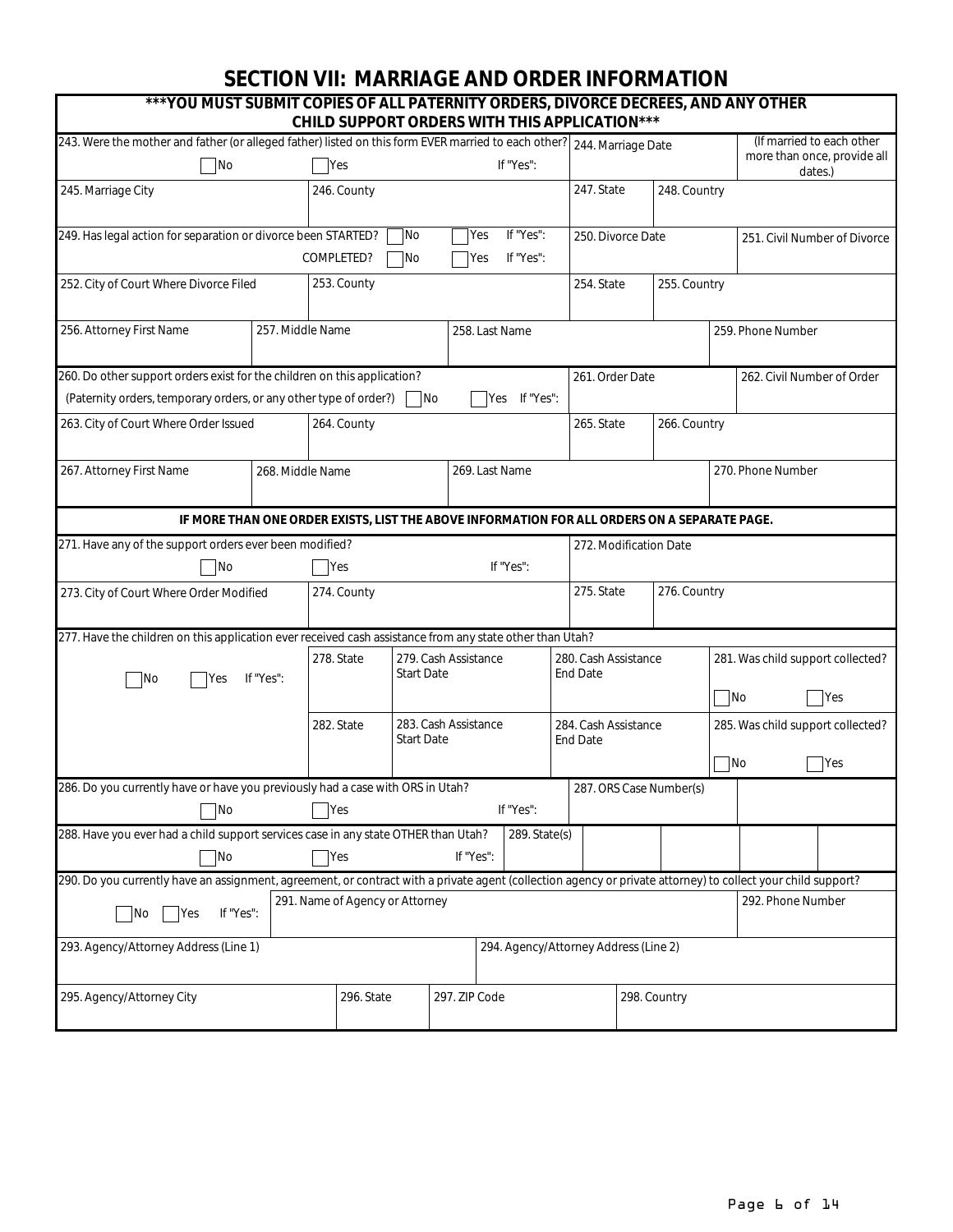## **SECTION VIII: MEDICAL INSURANCE INFORMATION**

|                                                                                                  | 299. Are the children currently covered on any HEALTH insurance OTHER THAN MEDICAID or CHIP?                                                      |                  |                                                        |                                         |                                         |                                                                |                                                      | No if "No," skip to Section IX | Yes               |  |  |
|--------------------------------------------------------------------------------------------------|---------------------------------------------------------------------------------------------------------------------------------------------------|------------------|--------------------------------------------------------|-----------------------------------------|-----------------------------------------|----------------------------------------------------------------|------------------------------------------------------|--------------------------------|-------------------|--|--|
| 300. Full Insurance Company Name<br>301. Policy Number<br>If "Yes":                              |                                                                                                                                                   |                  |                                                        |                                         |                                         |                                                                |                                                      |                                |                   |  |  |
|                                                                                                  | 302. Insurance Company Address (Line 1)                                                                                                           |                  |                                                        | 303. Insurance Company Address (Line 2) |                                         |                                                                |                                                      |                                |                   |  |  |
| 304. Insurance Company City                                                                      |                                                                                                                                                   |                  | 305. State                                             | 306. ZIP Code                           | 307. Country                            |                                                                |                                                      |                                |                   |  |  |
| 309. Type of Coverage (Mark all that apply.)<br>308. Insurance Phone Number<br>Medical<br>Dental |                                                                                                                                                   |                  |                                                        |                                         |                                         | 310. Date Insurance Started (mm/dd/yyyy)<br>Vision<br>Pharmacy |                                                      |                                |                   |  |  |
| 312. Middle Name<br>311. Policyholder's First Name                                               |                                                                                                                                                   |                  |                                                        |                                         | 313. Last Name                          | 314. Phone Number                                              |                                                      |                                |                   |  |  |
| 315. Policyholder's Date of Birth (mm/dd/yyyy)<br>316. Policyholder's Relationship to Children   |                                                                                                                                                   |                  |                                                        |                                         |                                         |                                                                |                                                      |                                |                   |  |  |
|                                                                                                  | 317. If YOU are the policyholder, is this insurance policy offered through YOUR employer?                                                         |                  |                                                        |                                         |                                         |                                                                |                                                      |                                |                   |  |  |
| N/A<br> No                                                                                       | Yes If "Yes":                                                                                                                                     |                  | 318. Employer Name/Self Employment                     |                                         |                                         |                                                                |                                                      |                                | 319. Phone Number |  |  |
| 320. Employer's Address (Line 1)<br>321. Employer's Address (Line 2)                             |                                                                                                                                                   |                  |                                                        |                                         |                                         |                                                                |                                                      |                                |                   |  |  |
| 322. Employer's City                                                                             |                                                                                                                                                   |                  | 323. State                                             | 324. ZIP Code                           |                                         |                                                                | 325. Country                                         |                                |                   |  |  |
|                                                                                                  | No if "No," skip to Section IX<br><b>Yes</b><br>326. Are the children currently covered on a SECOND HEALTH insurance OTHER THAN MEDICAID or CHIP? |                  |                                                        |                                         |                                         |                                                                |                                                      |                                |                   |  |  |
| If "Yes"                                                                                         | 327. Full Insurance Company Name                                                                                                                  |                  |                                                        |                                         |                                         |                                                                | 328. Policy Number                                   |                                |                   |  |  |
|                                                                                                  | 329. Insurance Company Address (Line 1)                                                                                                           |                  |                                                        |                                         | 330. Insurance Company Address (Line 2) |                                                                |                                                      |                                |                   |  |  |
| 331. Insurance Company City                                                                      |                                                                                                                                                   |                  | 332. State                                             | 333. ZIP Code                           |                                         |                                                                | 334. Country                                         |                                |                   |  |  |
| 335. Insurance Phone Number                                                                      |                                                                                                                                                   | Medical          | 336. Type of Coverage (Mark all that apply.)<br>Dental |                                         | Vision                                  |                                                                | 337. Date Insurance Started (mm/dd/yyyy)<br>Pharmacy |                                |                   |  |  |
| 338. Policyholder's First Name                                                                   |                                                                                                                                                   | 339. Middle Name |                                                        |                                         | 340. Last Name                          |                                                                |                                                      |                                | 341. Phone Number |  |  |
| 342. Policyholder's Date of Birth (mm/dd/yyyy)<br>343. Policyholder's Relationship to Children   |                                                                                                                                                   |                  |                                                        |                                         |                                         |                                                                |                                                      |                                |                   |  |  |
| 344. If YOU are the policyholder, is this insurance policy offered through YOUR employer?        |                                                                                                                                                   |                  |                                                        |                                         |                                         |                                                                |                                                      |                                |                   |  |  |
| 345. Employer Name/Self Employment<br>346. Phone Number<br> No<br>If "Yes":<br> N/A<br>Yes       |                                                                                                                                                   |                  |                                                        |                                         |                                         |                                                                |                                                      |                                |                   |  |  |
| 347. Employer's Address (Line 1)                                                                 |                                                                                                                                                   |                  |                                                        |                                         | 348. Employer's Address (Line 2)        |                                                                |                                                      |                                |                   |  |  |
| 349. Employer's City                                                                             |                                                                                                                                                   |                  | 350. State                                             | 351. ZIP Code                           |                                         |                                                                | 352. Country                                         |                                |                   |  |  |
|                                                                                                  | IF THE CHILDREN ARE COVERED BY OTHER POLICIES, LIST THE ABOVE INFORMATION FOR EACH POLICY ON A SEPARATE PAGE.                                     |                  |                                                        |                                         |                                         |                                                                |                                                      |                                |                   |  |  |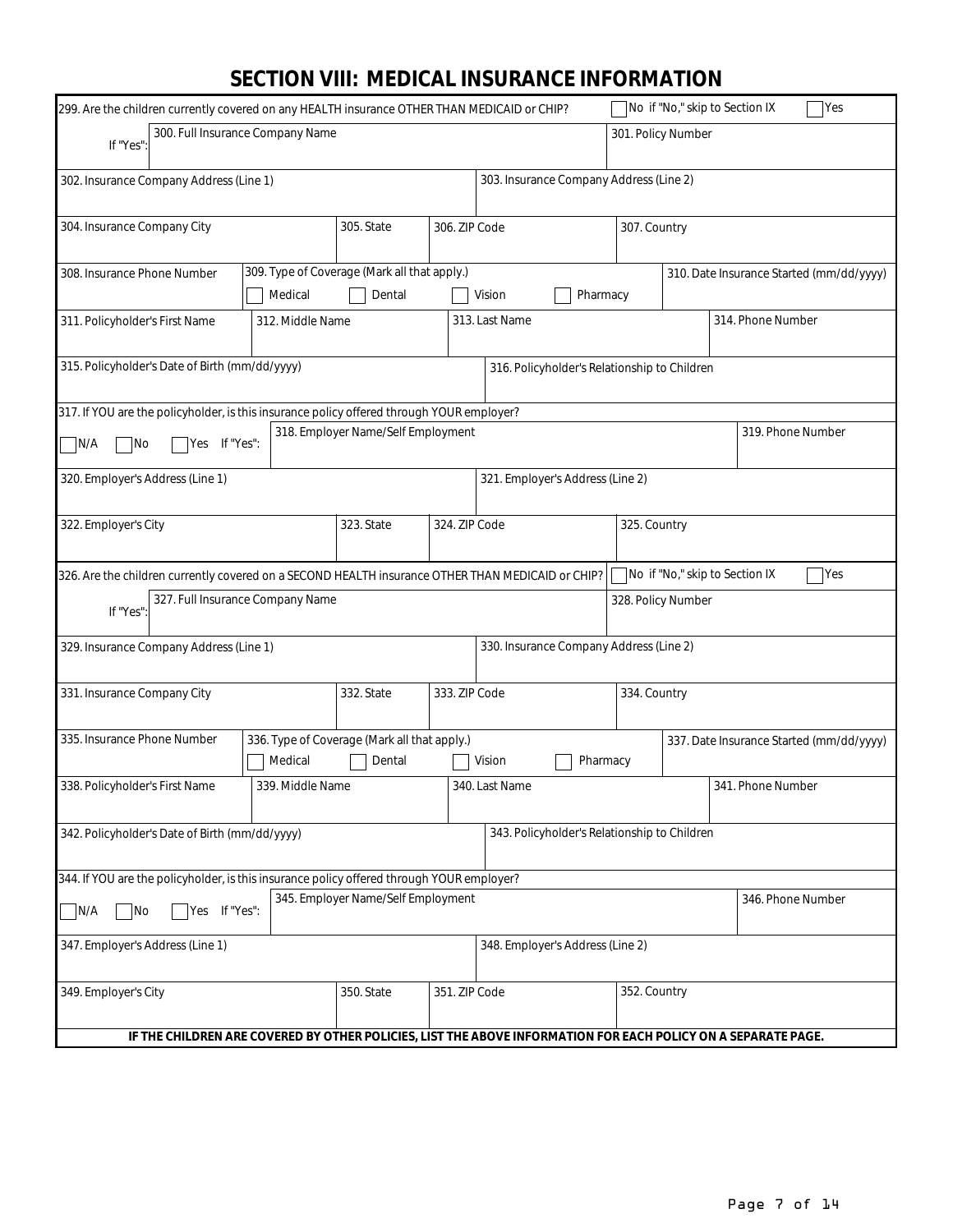## **SECTION IX: STATEMENTS OF UNDERSTANDING**

|                                                                                                                                                                                                                                     |                                                                                                                                                                                                                                                                                                                                                                                                                                                                                                                                                                                                                                                                                                                                                                                                                                                                                                                                                                                                            |                                                                                        | Mark ALL of the following boxes to indicate that you have read and understand the statements to the right. |  |  |  |  |  |  |
|-------------------------------------------------------------------------------------------------------------------------------------------------------------------------------------------------------------------------------------|------------------------------------------------------------------------------------------------------------------------------------------------------------------------------------------------------------------------------------------------------------------------------------------------------------------------------------------------------------------------------------------------------------------------------------------------------------------------------------------------------------------------------------------------------------------------------------------------------------------------------------------------------------------------------------------------------------------------------------------------------------------------------------------------------------------------------------------------------------------------------------------------------------------------------------------------------------------------------------------------------------|----------------------------------------------------------------------------------------|------------------------------------------------------------------------------------------------------------|--|--|--|--|--|--|
|                                                                                                                                                                                                                                     |                                                                                                                                                                                                                                                                                                                                                                                                                                                                                                                                                                                                                                                                                                                                                                                                                                                                                                                                                                                                            | I have read and I understand the Notice of Services provided with this application.    |                                                                                                            |  |  |  |  |  |  |
|                                                                                                                                                                                                                                     | I understand that if a support payment has been incorrectly credited to my account and sent to me, my future support payments may<br>be decreased by an amount equal to the payment I received in error.                                                                                                                                                                                                                                                                                                                                                                                                                                                                                                                                                                                                                                                                                                                                                                                                   |                                                                                        |                                                                                                            |  |  |  |  |  |  |
|                                                                                                                                                                                                                                     | I understand that anyone may deliver to the Office of Recovery Services (ORS) all drafts, checks, money orders, or other negotiable<br>instruments due by any person obligated to provide support. ORS has the power of attorney to act in my name endorsing and cashing<br>all drafts, checks, money orders, or other negotiable instruments received by the Department as support payments.                                                                                                                                                                                                                                                                                                                                                                                                                                                                                                                                                                                                              |                                                                                        |                                                                                                            |  |  |  |  |  |  |
|                                                                                                                                                                                                                                     | ASSIGNMENT OF SUPPORT RIGHTS (Only applicable if you apply for and receive cash assistance or Medicaid):<br>I understand that as a condition of receiving public assistance, I have automatically transferred to the Office of Recovery Services (ORS)<br>all monies payable to me or my child(ren) by any person as support, alimony, or medical support. The monies include the amount<br>past-due and that become due to me or the child(ren). I understand that I must turn over to ORS any support or alimony that the<br>noncustodial parent(s) gives to me. This assignment supersedes (replaces) any agreement I have made with the noncustodial<br>parent(s) that has not been approved by the court. I understand that if I receive a direct payment of child support, or if I agree to<br>receive payment of support other than in the court or administratively ordered manner and receive the payments as agreed, I must<br>immediately deliver that payment, or its cash equivalent, to ORS. |                                                                                        |                                                                                                            |  |  |  |  |  |  |
| <b>SECTION X: REQUEST FOR SERVICES</b>                                                                                                                                                                                              |                                                                                                                                                                                                                                                                                                                                                                                                                                                                                                                                                                                                                                                                                                                                                                                                                                                                                                                                                                                                            |                                                                                        |                                                                                                            |  |  |  |  |  |  |
|                                                                                                                                                                                                                                     |                                                                                                                                                                                                                                                                                                                                                                                                                                                                                                                                                                                                                                                                                                                                                                                                                                                                                                                                                                                                            |                                                                                        | Select ONLY ONE of the following options.                                                                  |  |  |  |  |  |  |
|                                                                                                                                                                                                                                     | I have applied for cash assistance and/or Medicaid for myself and/or a child(ren) in my care.<br>I AM APPLYING FOR FULL SERVICES FROM ORS WHICH INCLUDES CHILD SUPPORT SERVICES AND MEDICAL SUPPORT<br><b>SERVICES.</b>                                                                                                                                                                                                                                                                                                                                                                                                                                                                                                                                                                                                                                                                                                                                                                                    |                                                                                        |                                                                                                            |  |  |  |  |  |  |
|                                                                                                                                                                                                                                     | I have read, understand and agree to the Statements of Understanding section above, including the "Assignment of Support Rights."<br>Please provide your cash assistance and/or Medicaid case number:                                                                                                                                                                                                                                                                                                                                                                                                                                                                                                                                                                                                                                                                                                                                                                                                      |                                                                                        |                                                                                                            |  |  |  |  |  |  |
|                                                                                                                                                                                                                                     |                                                                                                                                                                                                                                                                                                                                                                                                                                                                                                                                                                                                                                                                                                                                                                                                                                                                                                                                                                                                            | I have ONLY applied for Medicaid assistance for myself and/or a child(ren) in my care. | I AM ONLY APPLYING FOR MEDICAL SUPPORT SERVICES FROM ORS. I DO NOT WANT CHILD SUPPORT SERVICES.            |  |  |  |  |  |  |
|                                                                                                                                                                                                                                     | Because I am only applying for Medicaid assistance, I may decline child support services. I understand that if I do not have a medical support order, I<br>must cooperate with ORS in establishing a child support and medical support order. I understand that after the order is established, I may tell ORS that I<br>do not want child support services and ORS will only provide medical support services. I have read, understand and agree to the Statements of<br>Understanding section above, including the "Assignment of Support Rights."                                                                                                                                                                                                                                                                                                                                                                                                                                                       |                                                                                        |                                                                                                            |  |  |  |  |  |  |
|                                                                                                                                                                                                                                     |                                                                                                                                                                                                                                                                                                                                                                                                                                                                                                                                                                                                                                                                                                                                                                                                                                                                                                                                                                                                            |                                                                                        | Please provide your Medicaid case number:                                                                  |  |  |  |  |  |  |
| I have NOT applied for cash assistance or Medicaid assistance for myself and/or a child(ren) in my care.<br>I AM APPLYING FOR FULL SERVICES FROM ORS, WHICH INCLUDES CHILD SUPPORT SERVICES AND MEDICAL SUPPORT<br><b>SERVICES.</b> |                                                                                                                                                                                                                                                                                                                                                                                                                                                                                                                                                                                                                                                                                                                                                                                                                                                                                                                                                                                                            |                                                                                        |                                                                                                            |  |  |  |  |  |  |
| I have read, understand and agree to the Statements of Understanding section above.                                                                                                                                                 |                                                                                                                                                                                                                                                                                                                                                                                                                                                                                                                                                                                                                                                                                                                                                                                                                                                                                                                                                                                                            |                                                                                        |                                                                                                            |  |  |  |  |  |  |
|                                                                                                                                                                                                                                     | I ATTEST THAT THE INFORMATION I HAVE PROVIDED ON THIS APPLICATION IS TRUE AND CORRECT TO THE BEST OF MY KNOWLEDGE.<br>I UNDERSTAND THAT IN ACCORDANCE WITH U.C.A. 62A-11-303.5, IF I KNOWINGLY PROVIDE FALSE OR MISLEADING INFORMATION, I<br>AM IN VIOLATION OF U.C.A. 76-8-504 AND MAY BE SUBJECT TO PROSECUTION, CASE CLOSURE, OR BOTH.                                                                                                                                                                                                                                                                                                                                                                                                                                                                                                                                                                                                                                                                  |                                                                                        |                                                                                                            |  |  |  |  |  |  |
| Signature                                                                                                                                                                                                                           |                                                                                                                                                                                                                                                                                                                                                                                                                                                                                                                                                                                                                                                                                                                                                                                                                                                                                                                                                                                                            |                                                                                        | Date                                                                                                       |  |  |  |  |  |  |
| <b>Printed Name</b>                                                                                                                                                                                                                 |                                                                                                                                                                                                                                                                                                                                                                                                                                                                                                                                                                                                                                                                                                                                                                                                                                                                                                                                                                                                            |                                                                                        | <b>Social Security Number</b>                                                                              |  |  |  |  |  |  |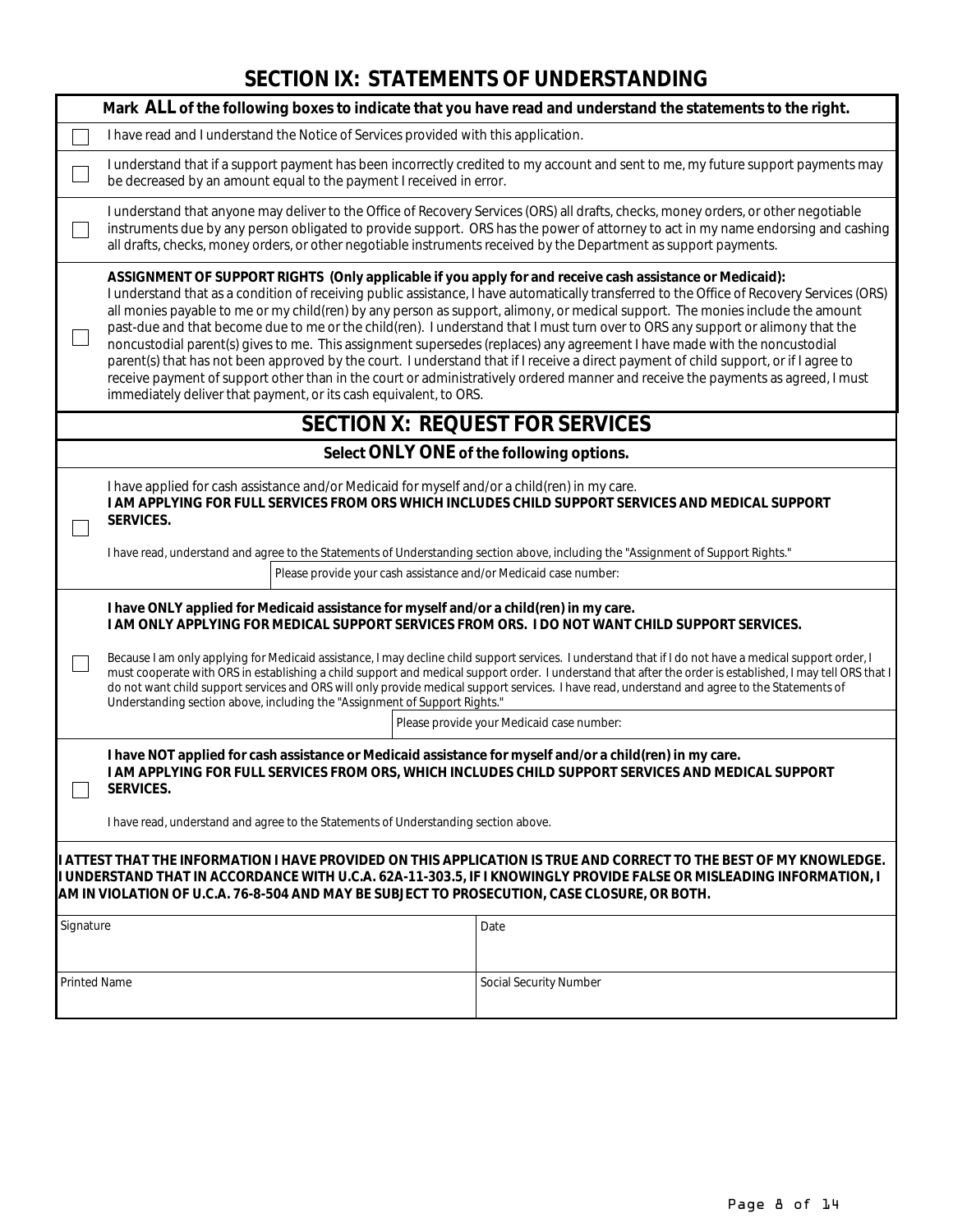## **SECTION XI: APPLICATION CHECKLIST**

| I have read the "Notice of Services" and removed those pages from this<br>Complete<br>application to keep for my records.<br>I have completed separate applications for each "family group."<br>Complete<br>For example:<br>*I have two children with the same father and mother: I need to complete ONE application.<br>*I am the mother of two children, but each has a different father: I need to complete TWO<br>applications.<br>*I am the father of three children, but one has a different mother: I need to complete TWO<br>applications.<br>*I am the mother of one child, but there are two men who could possibly be the father: I need to<br>complete TWO applications.<br>*I am taking care of two grandchildren. Each has a different father and mother. I need to<br>complete TWO applications.<br>IF YOU HAVE QUESTIONS ABOUT HOW MANY APPLICATIONS TO COMPLETE,<br>PLEASE CALL ORS.<br>I have attached copies of all of the support orders for these children.<br>Doesn't Apply<br>Complete<br>Include divorce decrees, paternity orders, temporary orders, Juvenile Court orders, etc.<br>I have attached a copy of each child's birth certificate who was not born in Utah.<br>Doesn't Apply<br>Complete<br>If the child(ren) was born in Utah, you do not need to provide ORS with a birth certificate.<br>I have attached copies of the paternity establishment documents if paternity has<br>Doesn't Apply<br>Complete<br>been legally established for any child on this application.<br>If paternity was established by signing a UTAH Voluntary Declaration of Paternity, you do not<br>need to provide a copy to ORS. ORS will obtain that document, if needed.<br>I have attached a copy of the death certificate or obituary if either parent is<br>Complete<br>Doesn't Apply<br>deceased. |  |  |  |  |  |  |  |
|------------------------------------------------------------------------------------------------------------------------------------------------------------------------------------------------------------------------------------------------------------------------------------------------------------------------------------------------------------------------------------------------------------------------------------------------------------------------------------------------------------------------------------------------------------------------------------------------------------------------------------------------------------------------------------------------------------------------------------------------------------------------------------------------------------------------------------------------------------------------------------------------------------------------------------------------------------------------------------------------------------------------------------------------------------------------------------------------------------------------------------------------------------------------------------------------------------------------------------------------------------------------------------------------------------------------------------------------------------------------------------------------------------------------------------------------------------------------------------------------------------------------------------------------------------------------------------------------------------------------------------------------------------------------------------------------------------------------------------------------------------------------------------------------------------------------|--|--|--|--|--|--|--|
|                                                                                                                                                                                                                                                                                                                                                                                                                                                                                                                                                                                                                                                                                                                                                                                                                                                                                                                                                                                                                                                                                                                                                                                                                                                                                                                                                                                                                                                                                                                                                                                                                                                                                                                                                                                                                        |  |  |  |  |  |  |  |
|                                                                                                                                                                                                                                                                                                                                                                                                                                                                                                                                                                                                                                                                                                                                                                                                                                                                                                                                                                                                                                                                                                                                                                                                                                                                                                                                                                                                                                                                                                                                                                                                                                                                                                                                                                                                                        |  |  |  |  |  |  |  |
|                                                                                                                                                                                                                                                                                                                                                                                                                                                                                                                                                                                                                                                                                                                                                                                                                                                                                                                                                                                                                                                                                                                                                                                                                                                                                                                                                                                                                                                                                                                                                                                                                                                                                                                                                                                                                        |  |  |  |  |  |  |  |
|                                                                                                                                                                                                                                                                                                                                                                                                                                                                                                                                                                                                                                                                                                                                                                                                                                                                                                                                                                                                                                                                                                                                                                                                                                                                                                                                                                                                                                                                                                                                                                                                                                                                                                                                                                                                                        |  |  |  |  |  |  |  |
|                                                                                                                                                                                                                                                                                                                                                                                                                                                                                                                                                                                                                                                                                                                                                                                                                                                                                                                                                                                                                                                                                                                                                                                                                                                                                                                                                                                                                                                                                                                                                                                                                                                                                                                                                                                                                        |  |  |  |  |  |  |  |
|                                                                                                                                                                                                                                                                                                                                                                                                                                                                                                                                                                                                                                                                                                                                                                                                                                                                                                                                                                                                                                                                                                                                                                                                                                                                                                                                                                                                                                                                                                                                                                                                                                                                                                                                                                                                                        |  |  |  |  |  |  |  |
| Complete<br>I have read and marked ALL boxes in "Section IX: Statements of Understanding."                                                                                                                                                                                                                                                                                                                                                                                                                                                                                                                                                                                                                                                                                                                                                                                                                                                                                                                                                                                                                                                                                                                                                                                                                                                                                                                                                                                                                                                                                                                                                                                                                                                                                                                             |  |  |  |  |  |  |  |
| I have marked ONLY ONE box in "Section X: Request for Services."<br>Complete                                                                                                                                                                                                                                                                                                                                                                                                                                                                                                                                                                                                                                                                                                                                                                                                                                                                                                                                                                                                                                                                                                                                                                                                                                                                                                                                                                                                                                                                                                                                                                                                                                                                                                                                           |  |  |  |  |  |  |  |
| Complete<br>I have signed and dated "Section X: Request for Services."                                                                                                                                                                                                                                                                                                                                                                                                                                                                                                                                                                                                                                                                                                                                                                                                                                                                                                                                                                                                                                                                                                                                                                                                                                                                                                                                                                                                                                                                                                                                                                                                                                                                                                                                                 |  |  |  |  |  |  |  |
| I have made COPIES of all of the supporting documents to send to ORS.<br>Complete<br>I am keeping all ORIGINAL documents for my own records.                                                                                                                                                                                                                                                                                                                                                                                                                                                                                                                                                                                                                                                                                                                                                                                                                                                                                                                                                                                                                                                                                                                                                                                                                                                                                                                                                                                                                                                                                                                                                                                                                                                                           |  |  |  |  |  |  |  |
| When your application(s) is complete, mail the application(s)<br>and COPIES of all of the supporting documents to:<br><b>Office of Recovery Services</b><br><b>Child Support Services</b><br>PO BOX 45033<br>Salt Lake City, UT 84145-0033                                                                                                                                                                                                                                                                                                                                                                                                                                                                                                                                                                                                                                                                                                                                                                                                                                                                                                                                                                                                                                                                                                                                                                                                                                                                                                                                                                                                                                                                                                                                                                             |  |  |  |  |  |  |  |
| Please be sure that your application is complete and signed.                                                                                                                                                                                                                                                                                                                                                                                                                                                                                                                                                                                                                                                                                                                                                                                                                                                                                                                                                                                                                                                                                                                                                                                                                                                                                                                                                                                                                                                                                                                                                                                                                                                                                                                                                           |  |  |  |  |  |  |  |
| Incomplete applications can delay approval of your cash assistance or medical assistance.<br>Incomplete applications may prevent ORS from being able to open a case.                                                                                                                                                                                                                                                                                                                                                                                                                                                                                                                                                                                                                                                                                                                                                                                                                                                                                                                                                                                                                                                                                                                                                                                                                                                                                                                                                                                                                                                                                                                                                                                                                                                   |  |  |  |  |  |  |  |
| ORS will notify you if your application is not complete; however, ORS cannot return any of the documents to you.<br>You will have to complete the forms and gather your documents again.<br>Once your case is open, you may be asked for more information which will allow ORS to take the next step on your case.                                                                                                                                                                                                                                                                                                                                                                                                                                                                                                                                                                                                                                                                                                                                                                                                                                                                                                                                                                                                                                                                                                                                                                                                                                                                                                                                                                                                                                                                                                     |  |  |  |  |  |  |  |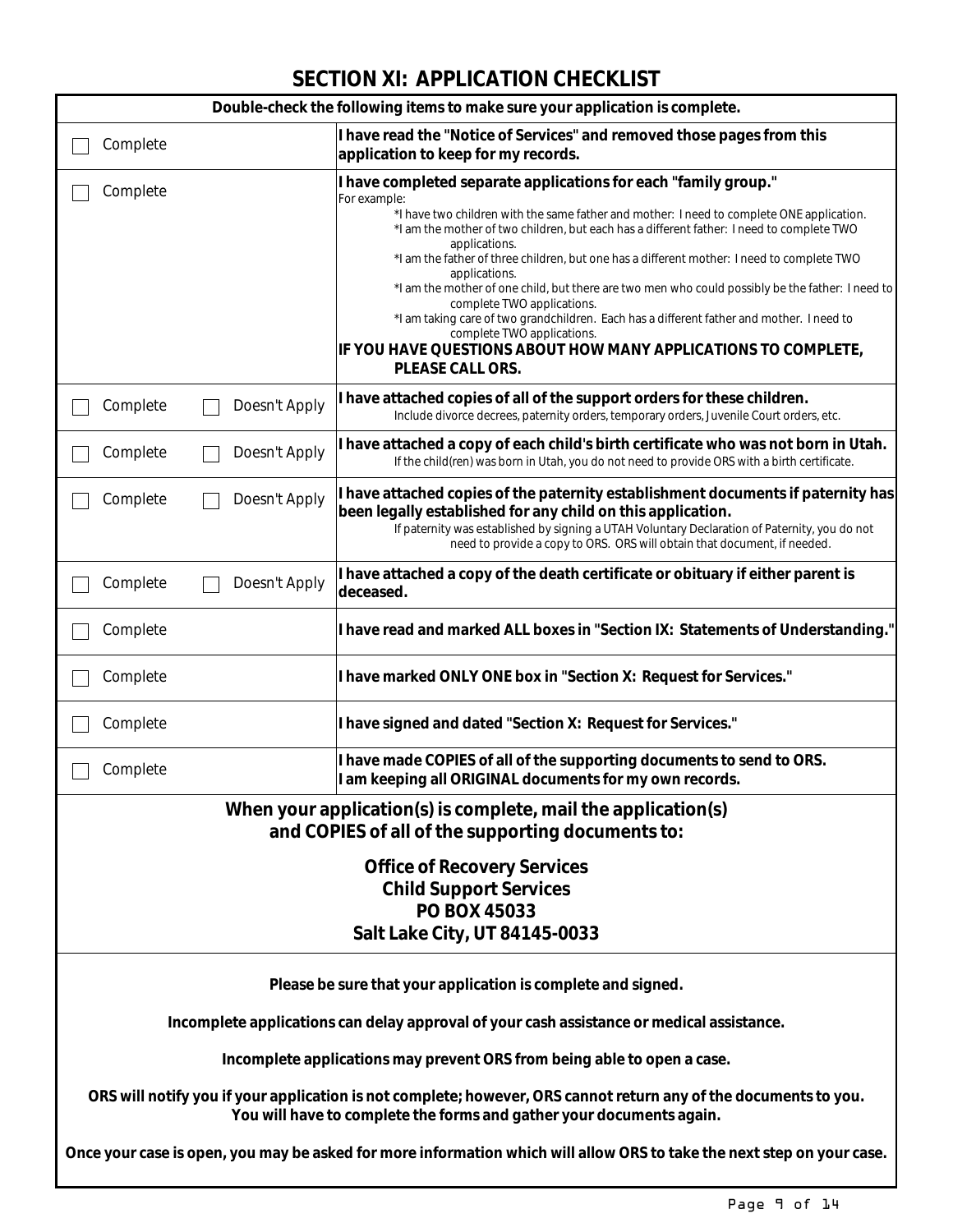This page is intentionally blank.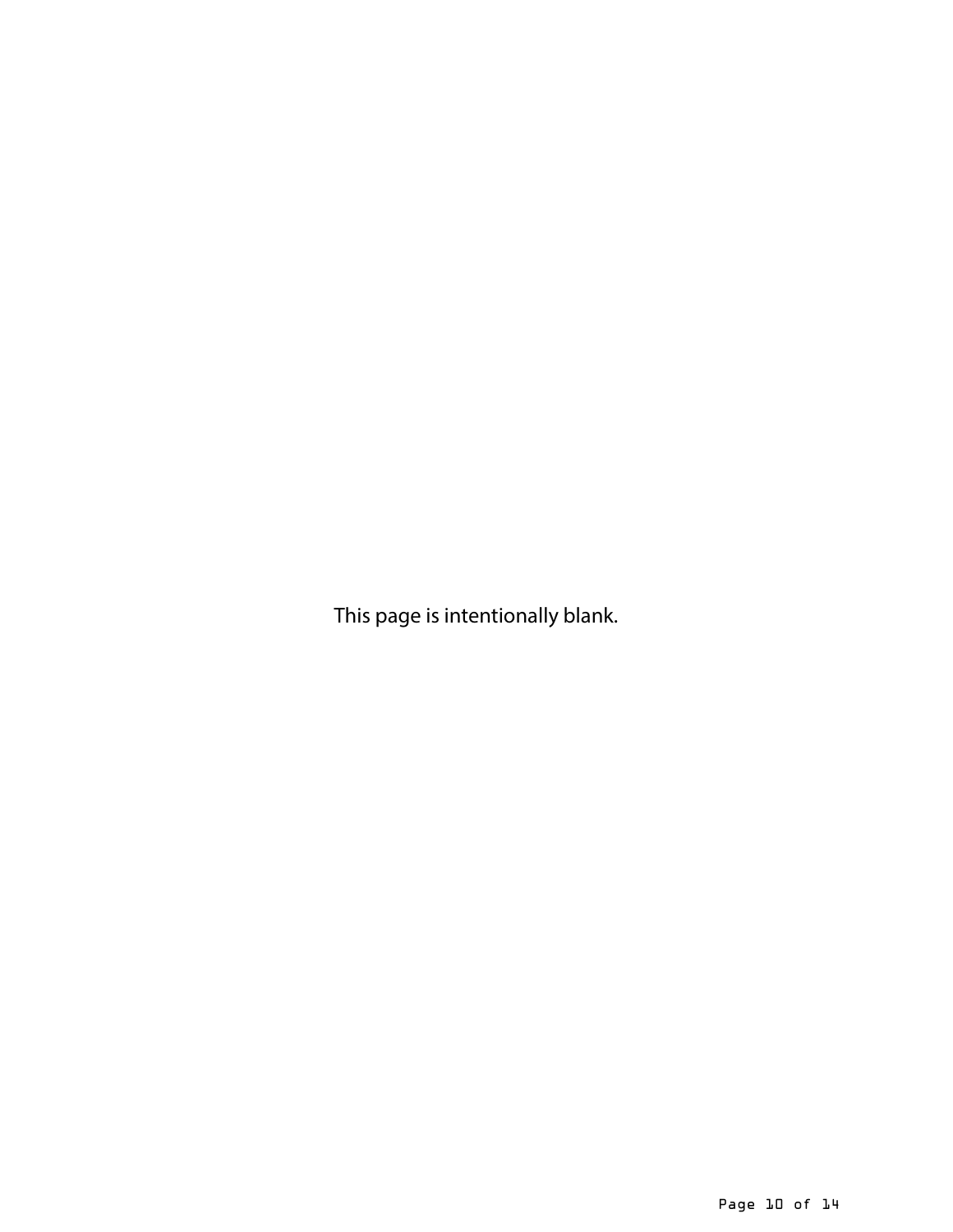## **NOTICE OF SERVICES**

Utah Department of Human Services Office of Recovery Services/Child Support Services

### **DETACH THIS FORM AND KEEP IT FOR YOUR RECORDS**

The Office of Recovery Services/Child Support Services (ORS) provides child support services under the Federal/State IV-D Child Support Program. These services are provided to people who: 1) receive cash assistance or Medicaid from the Department of Workforce Services (DWS) or the Department of Health (DOH); 2) are no longer receiving cash assistance or Medicaid but continue to receive child support services; 3) apply directly to ORS for IV-D child support services; or 4) are referred to ORS while children are in state custody.

### **Services Provided**

#### **Case Opening and Locating the Non-Custodial Parent**

ORS will open a case and try to locate the non-custodial parent's address, income and assets through automated computer matches to obtain or enforce a child support order.

#### **Establish an Order for Paternity, Child Support and Medical Support**

ORS will try to establish the paternity of children who are born to unmarried parents. ORS will provide genetic testing to identify the paternity of a child. If there is no order ORS will try to establish a child support and/or medical support order. The order will address each parent's share of the total monthly obligation when the child(ren) is not living with that parent. ORS will enforce the obligation of the non-custodial parent(s). The order will also require either parent to maintain medical insurance coverage for the children, if it is available, and will require each parent to share equally in the children's future uninsured medical expenses. The parent(s) who has insurance coverage available will be required to get the insurance.

#### **Enforcing a Utah Child Support Guidelines Order**

ORS will enforce the support obligation of the parent(s) that does not have physical custody of the child. If the child is living with a relative, ORS must open separate cases for the parents. If the child is in state custody, ORS may open cases against the parents or other individuals as directed by Juvenile Court. When physical custody of the child changes, ORS may enforce the obligation against the other parent(s) without modifying the order unless there is more than one child and physical custody of the children is split between the parents. You will be notified if you are obligated to pay child support to ORS.

#### **Enforcing All Child Support Orders**

While the case is open, ORS will try to collect support by taking the payments out of the non-custodial parent's paycheck (referred to as "income withholding"), levying bank accounts, taking federal and state offset payments, imposing liens for past-due support on real and personal property and reporting these liens to the court in the name of ORS, reporting the past-due amount to the credit bureau, and taking other enforcement actions ORS decides are appropriate.

When payments are received (except federal offset payments), they are generally credited in the following order:

1) to current support debts; 2) to past-due amounts owed to the family, when the family is not receiving cash assistance; and 3) to past-due support owed to the state, when the family is receiving cash assistance. ORS may split the support payments received among the non-custodial parent's **current** child support debts if s/he does not pay enough to cover the monthly amount due. If the non-custodial parent owes **past-due** support to more than one family, ORS may split the payment of the past-due amount among the cases.

Payments received from federal offset are credited as follows:

1) past-due amounts owed to the State; and 2) past-due amounts owed to the family. Payments are usually credited to support owed for the month in which they are received in the ORS office. However, payments received during the last two working days of the month may not be credited to the case(s) until the following month. ORS generally sends support payments to the custodial parent within two days of receiving the payment (federal offset payments are sent within 6 months of receiving the money) when the family is not receiving cash assistance or the child(ren) is not in state custody.

ORS tries to credit payments properly. However, if the employer or non-custodial parent does not provide complete information with the payment, the payment may be credited incorrectly. If ORS sends you a payment that was intended for another ORS debt, ORS may retain your future payment(s) to repay the debt. Sometimes a federal or state offset payment that has been sent to the custodial parent is taken back by the source that sent it to us. If this happens, the custodial parent must repay the take-back amount.

#### **Medical Support Enforcement**

ORS automatically provides medical support enforcement services on all cases. If medical insurance coverage is not ordered in the support order, ORS may modify the order to include a provision for medical insurance. When a parent is ordered to maintain insurance coverage for the children but fails to do so, ORS will send notice to the parent's employer to enroll the children in a health insurance plan. Utah's child support guidelines allow the parent that is ordered to maintain insurance coverage to receive credit for up to 50% of the child's portion of the premium. The parent must request and provide ORS the insurance information in order to receive the credit. No retroactive credit will be given. The insurance credit will be given by adjusting the base child support award amount in the ORS case accounting record. The adjustment in the case accounting record may make the child support amount go up or down depending on which parent is maintaining the insurance.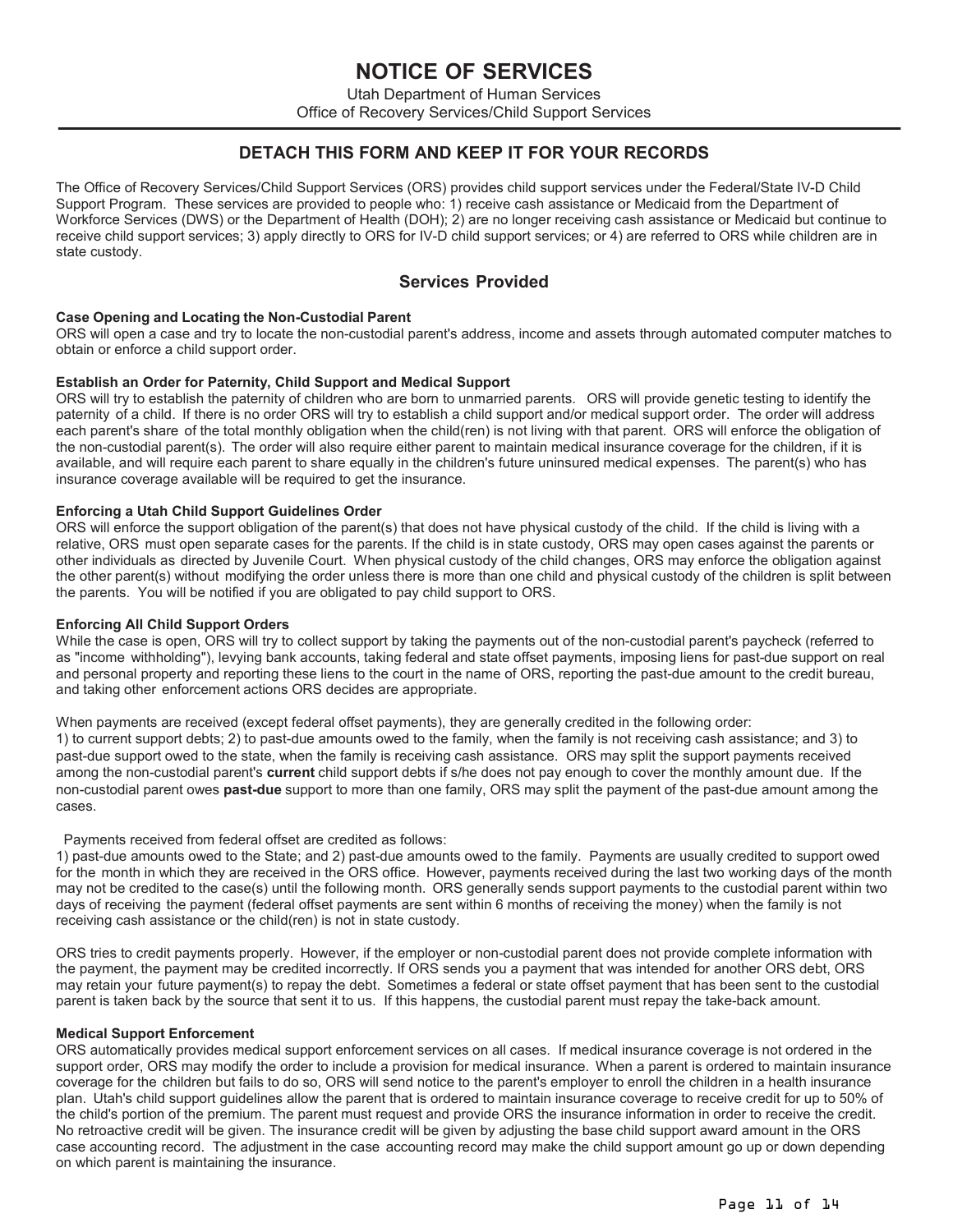#### **Intergovernmental Cases**

If the non-custodial parent lives in another state, and ORS is unable to work the case, ORS must refer the case to the other state. If the non- custodial parent does not live in the United States, the case can only be worked if ORS has an agreement with the foreign country to work child support cases. If the foreign country requires your support order to be translated into another language, you will need to have the order translated at your own expense. ORS cannot tell the other state or country how to work your case.

#### **Review and Adjustment of Support Orders**

Either parent may ask ORS to review the support order once every three years from the time the order was issued or last modified, or when a substantial change in circumstances has occurred. **You must make a request for a review in writing.** Not all reviews will result in a change (adjustment) to the order. If there is a change, the amount could go up or down. To get an idea what the new amount may be, you may request a "Review and Adjustment Packet" by calling the ORS automated phone system.

### **Other Information about Services Provided**

**ORS does not guarantee child support payments.** Child support payments are based on the money collected from the paying parent.

**ORS cannot always collect past-due support.** ORS only collects past-due support if the amount has been reduced to a sum-certain judgment or an equivalent determination of the accuracy of the past-due amount has occurred. Based on Utah law, ORS can only collect past-due support for 4 years after the last child in a Utah order reaches the age of majority (18), or for eight years after the arrears have been reduced to a sum-certain judgment by a Utah district court, whichever period is longer. If your order was issued by a state other than Utah, ORS may be able to apply that state's statute of limitations and extend the collection time period.

**ORS only collects spousal support (alimony) if** the non-custodial parent is also ordered to pay current child support for children living with the custodial parent.

**ORS only collects interest if** it is listed as a specific **dollar** amount in a judgment, on an interstate case if the other state provides ORS with the specific interest amount, or if a case has been referred for criminal nonsupport prosecution.

**ORS only collects ongoing cash medical support if** it is included as a specific **dollar** amount in your support order. ORS will try to enforce judgments **you obtain** from the judicial district court for unpaid medical bills.

**ORS only collects ongoing child care expenses if** a parent makes the request, the specific dollar amount for child care is included in an order along with a child support obligation, and neither parent is disputing the monthly child care amount. ORS will try to enforce past-due child care expenses if you obtain a judgment from the judicial district court.

**ORS will attempt to collect child support until the child is legally emancipated**. For Utah child support orders, the age of emancipation is when the child turns 18 or graduates with his/her normal graduating high school class, whichever occurs later. ORS will presume a child turning 18 prior to graduation will be graduating with his/her class unless a parent provides documentation stating otherwise. If your order was issued by a state other than Utah, the child will emancipate based on the laws of that state.

**ORS cannot address custody, visitation, property settlement issues or any other non-support issues.** ORS cannot provide all the services you may receive from a private attorney. Services are limited to those described in this Notice.

**ORS does not represent either parent.** ORS is assisted by attorneys from the Utah Attorney General's Office. They represent the State and are not personal attorneys for either parent. This means that no attorney client relationship exists between you and the State's attorney. If you want legal advice, you will need to consult with a private attorney.

**ORS decides the actions that ORS will take on your case.** This includes possible civil or criminal actions. You may want to consider using a private attorney or agency if you want legal action or a service that ORS does not provide, or if you want to be involved in deciding exactly how your case is worked.

### **Important Information to Parents Receiving Cash Assistance and/or Medicaid**

- You cannot enter into an agreement with the non-custodial parent to accept "in-kind" support in place of the court-ordered support. If you do accept "in-kind" support, you will need to pay ORS an equal cash amount. Examples of in-kind support are food, clothing, housing, utilities, etc.
- When your cash assistance and/or Medicaid case closes, ORS will continue to provide full services (such as child support, spousal support and medical support enforcement), unless you request to close your case.
- You assigned (transferred) your past, present and future child, spousal and medical support rights to the State when you became eligible for cash assistance. You will NOT receive your monthly child support payments while you receive cash assistance. ORS will keep any support the non-custodial parent pays up to the total amount of cash assistance you receive. If the amount of the support collected exceeds the total cash assistance you receive, the excess amount will be sent to you.
- If legal paternity for your child(ren) has not been established, you must cooperate in identifying and locating all possible alleged fathers and in establishing paternity for your child(ren) unless ORS determines you are unable to meet the cooperation requirements, or the Department of Workforce Services (DWS) determines there is good cause or other exception to cooperation.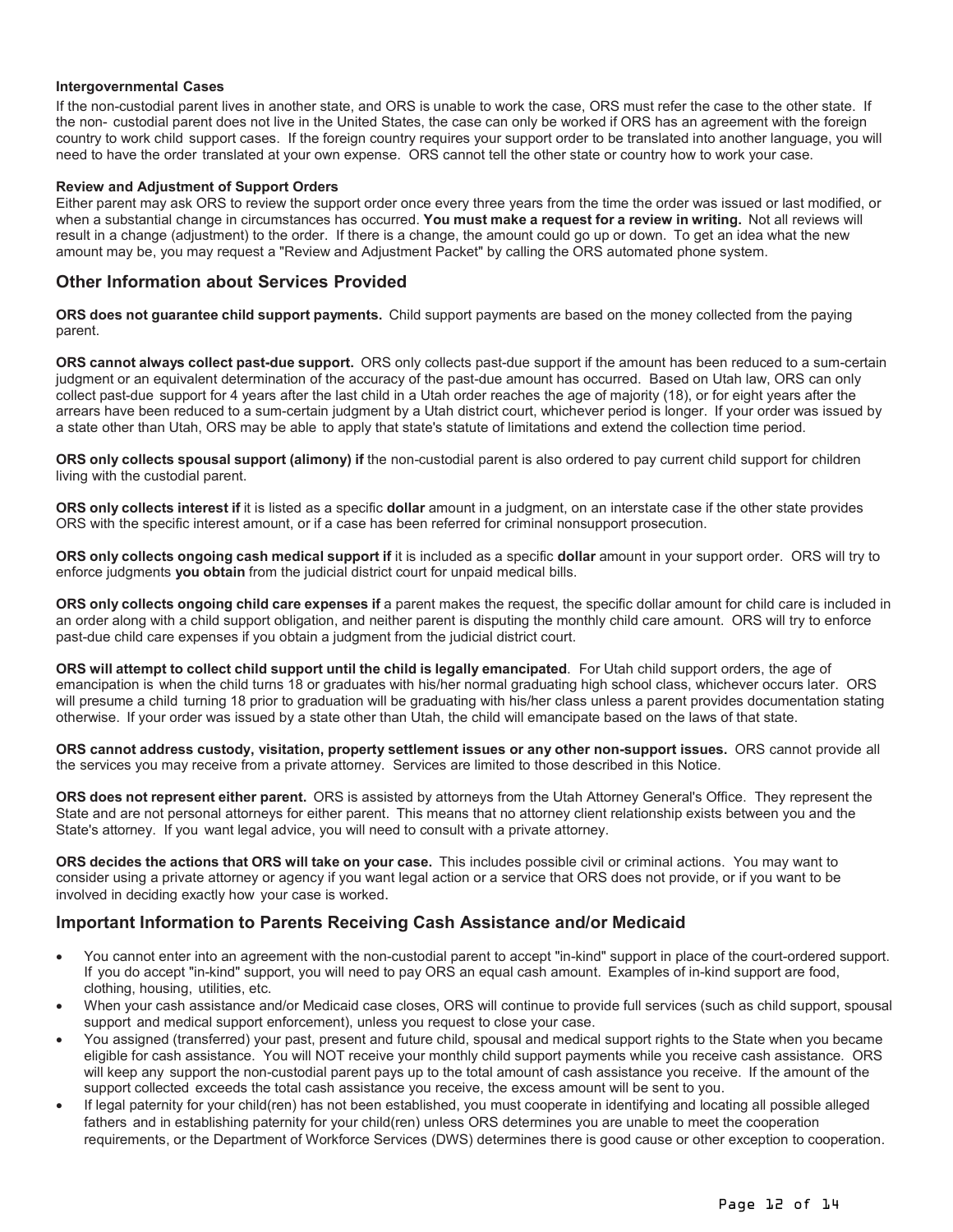#### **Fees for Services Charged to individuals who are NOT receiving cash assistance or Medicaid.**

**PAYMENT PROCESSING:** ORS charges the applicant an administrative fee of 6% of the payment amount each time a payment is processed and sent by mail, Direct Deposit or Utah Debit MasterCard® Card. The fee will not exceed \$12.00 per month. This charge will be withheld from the support payment before it is sent.

**PAYMENT CONVENIENCE FEE:** For each payment transaction processed online from the ORS or TouchPay web page or mobile app, the payor is charged a convenience fee equal to 2.9% of the payment amount for credit card, debit card or e-check payments. For each payment made at a local office at a payment kiosk or made over the phone using the IVR payment system, the convenience fee is 2.9% of the payment amount for credit or debit cards. For cash or e-check payments made at a payment kiosk, the fee is \$3.00 for the first \$100.00, then \$1.00 for each additional \$100.00, up to \$15.00. The fees are paid by the payor in addition to the payment amount being made.

**UTAH DEBIT MASTERCARD® CARD FEES:** There is one free ATM withdrawal per month and then a transaction fee of \$0.85 each time you use an ATM to withdraw money. There is a \$0.50 fee for a balance inquiry. There is a \$1.00 transaction fee to withdraw funds at a teller window. Additional ATM fees may apply based on individual financial institutions, but there will not be an ATM surcharge for ATMs used within the MoneyPass network. Additional fees will apply for extended card inactivity, card replacement, or expedited card delivery.

**ANNUAL FEE FOR CHILD SUPPORT SERVICES:** ORS charges an annual fee of \$35.00 in each case to the custodial parent who has never received cash assistance. The fee is retained from child support collected on behalf of the custodial parent after \$550.00 has been collected within the one-year period (October 1 through September 30 each year).

**FEDERAL OFFSET PAYMENT CHARGE:** ORS charges the case applicant up to \$25.00 if ORS takes the non-custodial parent's federal offset payment. If the custodial parent is the applicant, ORS will withhold the charge from the federal offset payment before it is sent. If the non- custodial parent is the applicant, a \$25.00 charge will be added to the non-custodial parent's obligation.

**INTERSTATE CASES:** There may be other charges if your case is referred to another state and that state charges a fee.

If your court order exempts you from paying fees, you may ask the Clerk of Court who issued your order to initiate a Notice to Withhold Income for Child Support to have the payments sent to ORS and forwarded to you. No additional services are provided on these cases and no fees are charged. See the ORS web site for more information or contact the Clerk of Court.

#### **ORS RESERVES THE RIGHT TO GIVE FURTHER NOTICE ABOUT ADDITONAL COSTS AND FEES THAT MAY BE CHARGED IN THE FUTURE.**

#### **Release of Case Information**

The names and social security numbers of the custodial parent, the non-custodial parent and the children are sent to the Federal Case Registry, where the information may be accessed by authorized agencies, such as child support agencies in other states. The address or employer's address of the non-custodial parent or the custodial parent and children's address may be released to the other party or to the other party's attorney if ORS receives a written request and a parent-time order. If ORS receives a request to release your location information, you will be sent a notice that gives you the opportunity to contest the action and to provide us with documentation that will safeguard your location information. The address or employer's address of the non-custodial parent or custodial parent may be released under the Government Records Access Management Act (GRAMA) to the other party or his/her attorney if needed to serve legal process to establish or modify a child support, spousal support, medical support, or child care order or judgment.

If a National Medical Support Notice is sent to the employer of either parent to enroll the children in an insurance plan, the addresses of the custodial parent and the non-custodial parent will be included in the referral. If the case is sent to the Attorney General's Office for a court action, the addresses of the custodial parent and the non-custodial parent will be included in the court documents, which become public records, unless ORS is provided with an alternate address. If the case is sent to the Office of Administrative Hearings, the addresses of the custodial parent and the non-custodial parent will be included in the hearing documents. If the case is referred to a child support agency in another state, the addresses of the custodial parent and the non-custodial parent will be included in the referral. If you have a domestic violence issue and you would like ORS to attempt to safeguard your case information and your children's case information so that it will not be released, see the "Release of Information" section on the attached application.

Based on section 466(a)(13) of the Social Security Act [42 U.S.C. 666(a)(13)] it is mandatory for a state's child support enforcement program to request an individual's social security number in order to locate individuals for purposes of establishing paternity and establishing, modifying and enforcing support obligations.